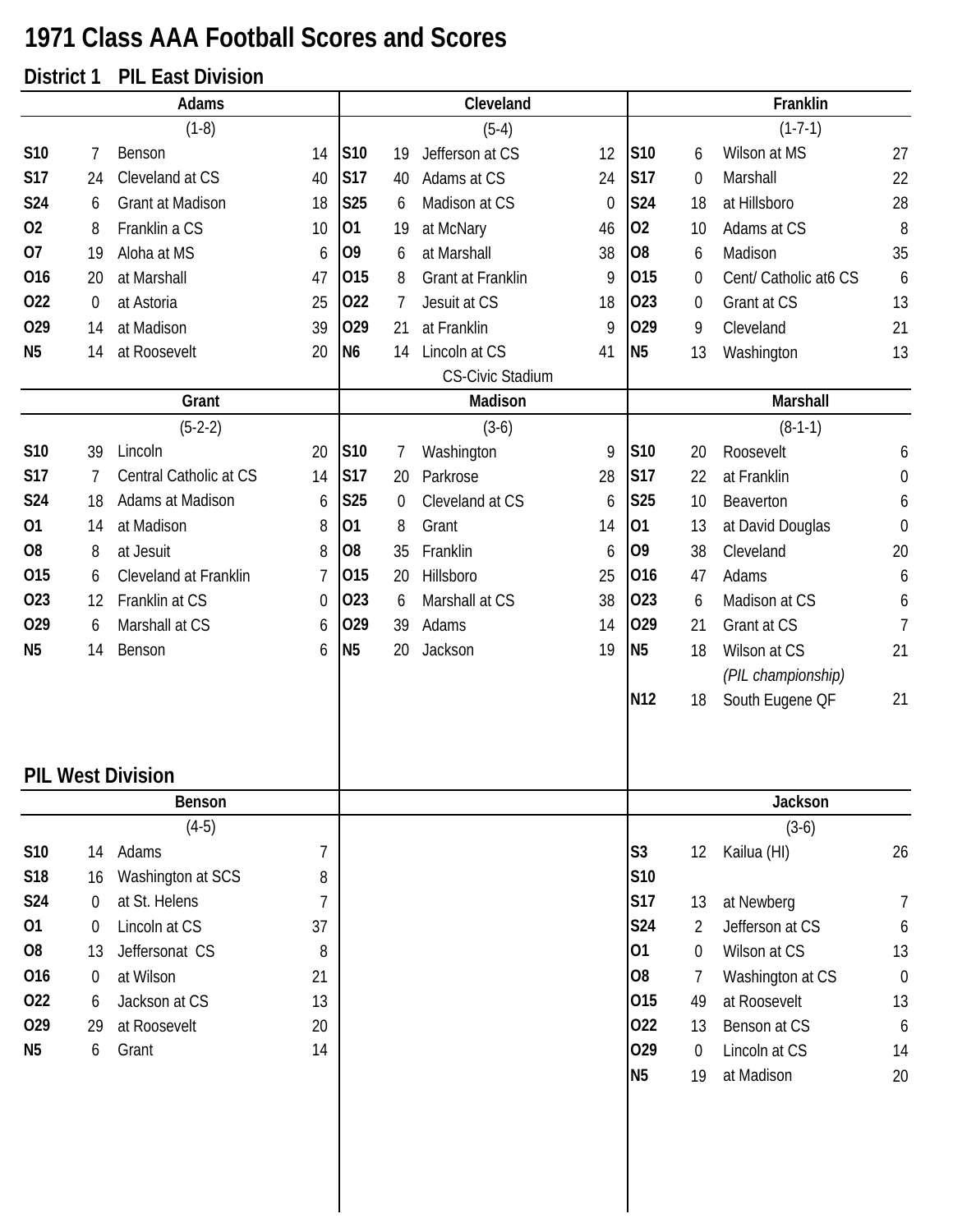|                       | <b>Jefferson</b> |                      |                |                | Lincoln        |                      |             |                       | Roosevelt        |                         |                  |  |
|-----------------------|------------------|----------------------|----------------|----------------|----------------|----------------------|-------------|-----------------------|------------------|-------------------------|------------------|--|
|                       |                  | $(5-4)$              |                |                |                | $(6-3)$              |             |                       |                  | $(2-7)$                 |                  |  |
| S10                   | 12               | Cleveland            | 19             | S10            | 20             | Grant                | 39          | <b>S10</b>            | 6                | Marshall                | 26               |  |
| S18                   | 28               | Lincoln at CS        | 7              | <b>S18</b>     | 7              | Jefferson at CS      | 28          | S18                   | 0                | at Wilson               | 6                |  |
| <b>S24</b>            | 6                | Jackson at CS        | $\overline{2}$ | <b>S24</b>     | 13             | roosevelt            | 6           | S24                   | 6                | at Lincoln              | 28               |  |
| 01                    | 26               | Roosevelt at CS      | $\mathbf 0$    | 01             | 37             | Benson at CS         | $\mathbf 0$ | 01                    | $\boldsymbol{0}$ | Jefferson at CS         | 20               |  |
| O <sub>8</sub>        | 8                | Benson at CS         | 13             | 07             | 18             | Wilson at MS         | 35          | 07                    | 0                | at Dallas               | 40               |  |
| 015                   | 28               | at Forest Grove      | 22             | 015            | 14             | Washington           | 0           | 015                   | 13               | Jackson                 | 49               |  |
| 022                   | 12               | Wilson               | 33             | 022            | 27             | at Sunset            | 7           | 022                   | 6                | Washington              | 46               |  |
| 030                   | 14               | Washington           | 8              | 029            | 14             | Jackson at CS        | 0           | 029                   | 20               | Benson                  | 20               |  |
| N <sub>5</sub>        | 0                | at Beaverton         | 19             | N <sub>6</sub> | 41             | Cleveland at CS      | 14          | N <sub>5</sub>        | 20               | Adams                   | 6                |  |
|                       |                  |                      |                |                |                |                      |             |                       |                  |                         |                  |  |
|                       |                  | Washington           |                |                |                |                      |             |                       |                  | Wilson                  |                  |  |
|                       |                  | $(2-6-1)$            |                |                |                |                      |             |                       |                  | $(8-1)$                 |                  |  |
| S10                   | 9                | Madison              | $\overline{1}$ |                |                |                      |             | S10                   | 27               | Franklin                | 6                |  |
| S18                   | 8                | Benson at CS         | 16             |                |                |                      |             | S18                   | 32               | Roosevelt               | $\boldsymbol{0}$ |  |
| <b>S25</b>            | $\mathbf 0$      | Wilson at CS         | 54             |                |                |                      |             | <b>S25</b>            | 54               | Washington at CS        | $\boldsymbol{0}$ |  |
| 01                    | 7                | at Molalla           | 8              |                |                |                      |             | 01                    | 13               | Jackson at CS           | $\boldsymbol{0}$ |  |
| O <sub>8</sub>        | $\boldsymbol{0}$ | Jackson at CS        | 7              |                |                |                      |             | 07                    | 35               | Lincoln at MS           | 8                |  |
| 015                   | $\mathbf 0$      | at Lincoln           | 14             |                |                |                      |             | 016                   | 21               | Benson                  | $\mathbf 0$      |  |
| 022                   | 16               | at Roosevelt         | 6              |                |                |                      |             | 022                   | 33               | at Jefferson            | 12               |  |
| O30                   | 8                | at Jefferson         | 14             |                |                |                      |             | O30                   | 21               | David Douglas           | 6                |  |
| N <sub>5</sub>        | 13               | at Franklin          | 13             |                |                |                      |             | N <sub>5</sub>        | 7                | Marshall at CS          | 21               |  |
|                       |                  |                      |                |                |                |                      |             |                       |                  | (PIL Championship)      |                  |  |
|                       |                  |                      |                |                |                |                      |             |                       |                  |                         |                  |  |
| <b>District 2</b>     |                  | Metro                |                |                |                |                      |             |                       |                  |                         |                  |  |
|                       |                  | Aloha                |                |                |                | <b>Beaverton</b>     |             |                       |                  | <b>Central Catholic</b> |                  |  |
|                       |                  | $(3-6)$              |                |                |                | $(5-4)$              |             |                       |                  | $(7-2)$                 |                  |  |
| S10                   | 6                | Central Catholic     | 14             | <b>S10</b>     |                | 34 Sunset            | 19          | S10                   | 14               | at Aloha                | 6                |  |
| S17                   | 25               | at David Douglas     | 7              | <b>S17</b>     | 0              | Jesuit               | 22          | S17                   | 14               | Grant at CS             | 7                |  |
| <b>S24</b>            | 6                | Parkrose             | 25             | <b>S25</b>     | 6              | Marshall             | 10          | S24                   | 19               | Sunset at CS            | 8                |  |
| 01                    | 6                | Jesuit               | 32             | 01             | 7              | at Hillsboro         | 0           | 01                    | 0                | at Parkrose             | 13               |  |
| 07                    | 6                | Adams at MS          | 19             | 08             | 28             | David Douglas        | 7           | O <sub>8</sub>        | 14               | at Hillsboro            | 7                |  |
| 015                   | 6                | at Beaverton         | 42             | 015            | 42             | Aloha                | 6           | 015                   | 6                | Franklin at CS          | $\boldsymbol{0}$ |  |
| 022                   | 14               | Hillsboro            | 21             | 022            | $\overline{0}$ | at Parkrose          | 6           | 022                   | 7                | at David Douglas        | $\boldsymbol{0}$ |  |
| 029                   | 9                | at Sunset            | 7              | 030            | 6              | Cent. Catholic at CS | 25          | 030                   | 25               | Beaverton               | 6                |  |
| N <sub>5</sub>        | 14               | Silverton            | 13             | N <sub>5</sub> | 19             | Jefferson            | 0           | N <sub>5</sub>        | 21               | Jesuit at CS            | 26               |  |
|                       |                  |                      |                |                |                |                      |             |                       |                  |                         |                  |  |
|                       |                  | <b>David Douglas</b> |                |                |                |                      |             |                       |                  | Hillsboro               |                  |  |
|                       |                  | $(1-8)$              |                |                |                |                      |             |                       |                  | $(5-4)$                 |                  |  |
| S10                   | 8                | Hillsboro            | 21             |                |                |                      |             | S10                   | 21               | at David Douglas        | 8                |  |
| <b>S17</b>            | 7                | Aloha                | 25             |                |                |                      |             | S17                   | 28               | at Sunset               | 14               |  |
| S24                   | 0                | at Jesuit            | 24             |                |                |                      |             | S24                   | 28               | Franklin                | 18               |  |
| 01                    | $\mathbf 0$      | Marshall             | 13             |                |                |                      |             | 01                    | 0                | Beaverton               | $\overline{7}$   |  |
| O <sub>8</sub>        | 7                | at Beaverton         | 28             |                |                |                      |             | O <sub>8</sub>        | 7                | Central Catholic        | 14               |  |
| 015                   | 13               | at Parkrose          | 16             |                |                |                      |             | 015                   | 25               | at Madison              | 20               |  |
| 022                   | 0                | Central Catholic     | 7              |                |                |                      |             | 022                   | 21               | ay Aloha                | 14               |  |
| 030<br>N <sub>5</sub> | 6<br>21          | at Wilson<br>Sunset  | 21<br>6        |                |                |                      |             | 029<br>N <sub>5</sub> | 7<br>19          | at Jesuit<br>Parkrose   | 36<br>30         |  |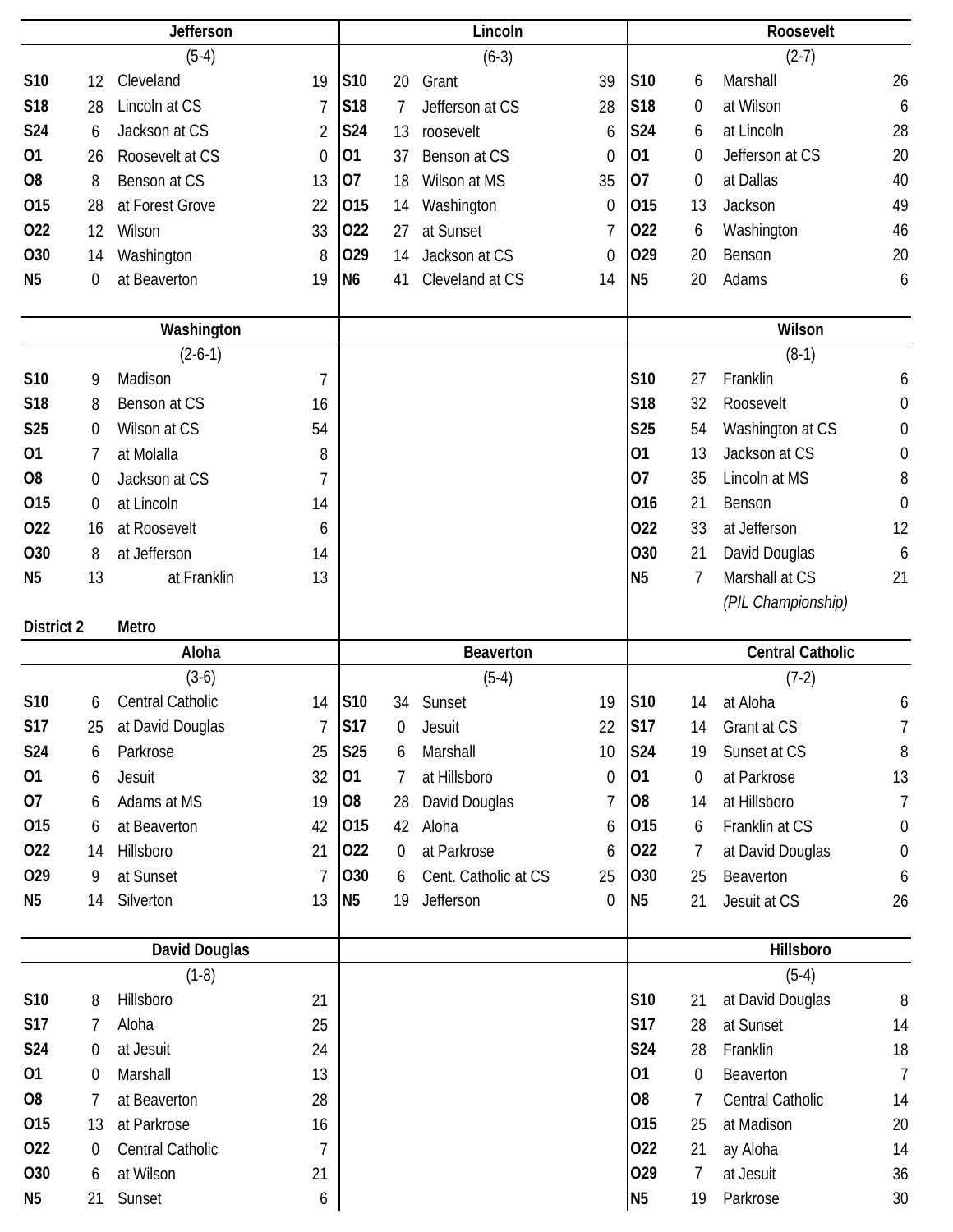| <b>Jesuit</b>   |                  |                        |                | Parkrose        |    |                          |          | <b>Sunset</b>   |    |                       |                  |
|-----------------|------------------|------------------------|----------------|-----------------|----|--------------------------|----------|-----------------|----|-----------------------|------------------|
|                 |                  | $(8-1-1)$              |                |                 |    | $(8-1)$                  |          |                 |    | $(1-8)$               |                  |
| S10             | 30               | at Parkrose            | 6              | S <sub>10</sub> | 6  | Jesuit                   | 30       | S <sub>10</sub> | 19 | at Beaverton          | 34               |
| S17             | 22               | at Beaverton           | $\mathbf 0$    | <b>S17</b>      | 28 | at Madison               | 20       | <b>S17</b>      | 14 | Hillsboro             | 28               |
| S24             | 24               | David Douglas          | $\mathbf 0$    | S24             | 25 | at Aloha                 | 0        | S24             | 8  | Cent. Catholic at CS  | 19               |
| 01              | 32               | at Aloha               | 6              | 01              | 13 | Central Catholic         | 0        | 01              | 19 | Lebanon               | 14               |
| O <sub>8</sub>  | 8                | Grant                  | 8              | O <sub>8</sub>  | 49 | at Sunset                | 0        | O <sub>8</sub>  | 0  | Parkrose              | 49               |
| 015             | 57               | Sunset                 | 23             | 015             | 16 | David Douglas\           | 13       | 015             | 23 | at Jesuit             | 57               |
| 022             | 18               | Cleveland at CS        | 7              | 022             | 6  | Beaverton                | $\theta$ | 022             | 7  | Lincoln               | 27               |
| 029             | 36               | Hillsboro              | 7              | 029             | 26 | at McMinnville           | 8        | 029             | 7  | Aloha                 | 9                |
| N <sub>5</sub>  | 26               | Central Catholic at CS | 21             | <b>N5</b>       | 30 | at Hillsboro             | 19       | N <sub>5</sub>  | 6  | at David Douglas      | 21               |
| N <sub>12</sub> | 18               | McMinnville QF         | 21             |                 |    |                          |          |                 |    |                       |                  |
| District 3      |                  | <b>Wilco League</b>    |                |                 |    | <b>Columbia Division</b> |          |                 |    |                       |                  |
|                 |                  | <b>Barlow</b>          |                |                 |    |                          |          |                 |    | Centennial            |                  |
|                 |                  | $(0-9)$                |                |                 |    |                          |          |                 |    | $(6-3)$               |                  |
| S10             | 3                | Tigard                 | 7              |                 |    |                          |          | S10             | 14 | Oregon City           | 13               |
| <b>S17</b>      | 7                | Gresham                | 40             |                 |    |                          |          | <b>S17</b>      | 21 | at Clackamas          | 14               |
| S24             | $\boldsymbol{0}$ | at Centennial          | 42             |                 |    |                          |          | S24             | 32 | <b>Barlow</b>         | $\mathbf 0$      |
| 01              | 0                | at The Dalles          | 49             |                 |    |                          |          | 01              |    | at Reynolds           | 9                |
| 07              | 7                | at Hood River Valley   | 38             |                 |    |                          |          | 07              | 14 | The Dalles            | 6                |
| 015             | 3                | Oregon City            | 34             |                 |    |                          |          | 015             | 20 | at Lake Oswego        | 34               |
| 022             | 7                | Reynolds               | 33             |                 |    |                          |          | 022             | 21 | at Hood River Valley  | $\overline{7}$   |
| 029             | 7                | at Lake Oswego         | 35             |                 |    |                          |          | 029             | 18 | Gresham               | 35               |
| N <sub>5</sub>  | 0                | at Milwaukie           | 6              |                 |    |                          |          | N <sub>5</sub>  | 37 | West Linn             | 7                |
|                 |                  | Gresham                |                |                 |    | <b>Hood River Valley</b> |          |                 |    | Lake Oswego           |                  |
|                 |                  | $(6-3)$                |                |                 |    | $(1-8)$                  |          |                 |    | $(4-4-1)$             |                  |
| S10             | 20               | at West Linn           | 0              | S10             | 20 | at Lakeridge             | 23       | <b>S10</b>      | 6  | Milwaukie             | 14               |
| S17             | 40               | at Barlow              | $\overline{1}$ | <b>S17</b>      | 6  | at Reynolds              | 27       | <b>S17</b>      | 6  | The Dalles            | 21               |
| S24             | 6                | The Dalles             | 12             | S24             | 2  | Lake Oswego              | 21       | S24             | 21 | at Hood River Valley  | $\overline{2}$   |
| 01              | 33               | at Hood River Valley   | 20             | 01              | 21 | Gresham                  | 34       | 01              | 0  | Lakeridge             | 7                |
| 07              | 6                | at Milwaukie           | 28             | 07              | 38 | <b>Barlow</b>            | 7        | 07              | 26 | at Reynolds           | 29               |
| 015             | 0                | Reynolds               | 21             | 015             | 6  | at The Dalles            | 20       | 015             | 34 | Centennial            | 20               |
| 022             | 6                | Lake Oswego*           | 7              | 022             | 7  | Centennial               | 21       | 022             | 7  | Gresham at Centennial | 6                |
| 029             | 35               | at Centennial          | 18             | 029             | 7  | at West Linn             | 14       | 029             | 35 | <b>Barlow</b>         | 7                |
| N <sub>5</sub>  | 35               | Tigard                 | 21             | <b>N5</b>       | 20 | Putnam                   | 34       | N <sub>5</sub>  | 0  | at Oregon City        | $\boldsymbol{0}$ |
|                 |                  | * at Centennial        |                |                 |    |                          |          |                 |    |                       |                  |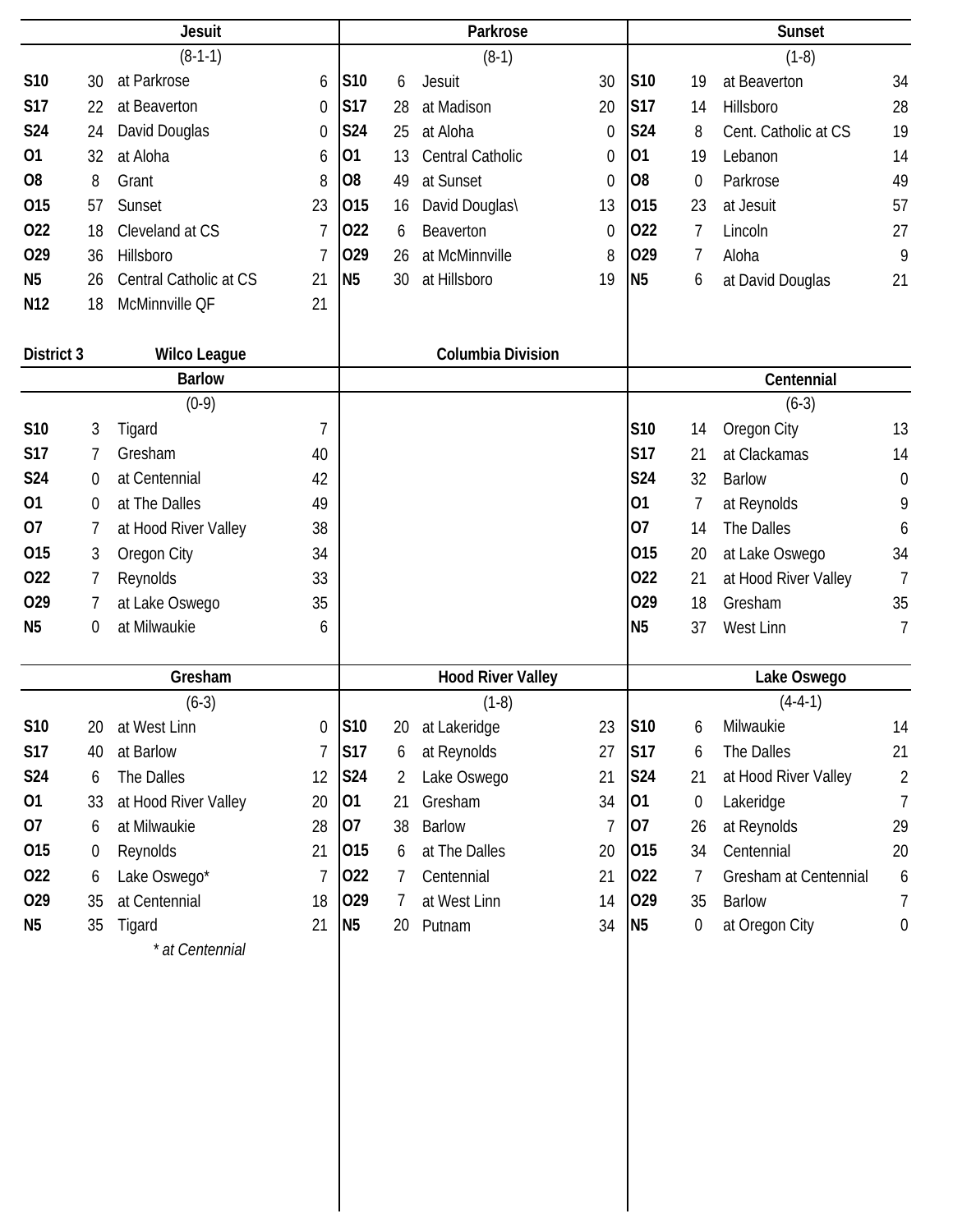|                |    | Reynolds                 |                |                |    |                            |                  |                 |                  | <b>The Dalles</b>        |                  |
|----------------|----|--------------------------|----------------|----------------|----|----------------------------|------------------|-----------------|------------------|--------------------------|------------------|
|                |    | $(5-4)$                  |                |                |    |                            |                  |                 |                  | $(8-1)$                  |                  |
| S10            | 7  | at Putnam                | 8              |                |    |                            |                  | <b>S10</b>      | 26               | Clackamas                | 14               |
| <b>S17</b>     | 27 | <b>Hood River Valley</b> | 6              |                |    |                            |                  | <b>S17</b>      | 21               | at Lake Oswego           | 6                |
| <b>S24</b>     | 13 | Tigard                   | 14             |                |    |                            |                  | S24             | 12               | at Gresham               | 6                |
| 01             | 9  | Centennial               | $\overline{1}$ |                |    |                            |                  | 01              | 49               | <b>Barlow</b>            | $\boldsymbol{0}$ |
| 07             | 29 | Lake Oswego              | 26             |                |    |                            |                  | 07              | 6                | at Centennial            | 14               |
| 015            | 21 | at Gresham               | 0              |                |    |                            |                  | 015             | 20               | <b>Hood River Valley</b> | 6                |
| 022            | 33 | <b>Barlow at Gresham</b> | $\overline{1}$ |                |    |                            |                  | 022             | 7                | Putnam                   | $\mathbf 0$      |
| 029            | 19 | The Dalles               | 35             |                |    |                            |                  | 029             | 35               | at Reynolds              | 19               |
| N <sub>5</sub> | 12 | at Lakeridge             | 23             |                |    |                            |                  | N <sub>5</sub>  | 20               | Clackamas at Putnam      | 6                |
|                |    |                          |                |                |    |                            |                  |                 |                  | (Wilco Champship)        |                  |
|                |    |                          |                |                |    |                            |                  | N <sub>12</sub> | 14               | Grants Pass QF           | 35               |
|                |    |                          |                |                |    |                            |                  |                 |                  |                          |                  |
|                |    |                          |                |                |    | <b>Willamette Division</b> |                  |                 |                  |                          |                  |
|                |    | Clackamas                |                |                |    |                            |                  |                 |                  | Lakeridge                |                  |
|                |    | $(5-4)$                  |                |                |    |                            |                  |                 |                  | $(7-2)$                  |                  |
| S10            | 14 | at The Dalles            | 26             |                |    |                            |                  | S10             | 23               | <b>Hood River Valley</b> | 20               |
| <b>S17</b>     | 14 | Centennial               | 21             |                |    |                            |                  | <b>S17</b>      | 31               | at Putnam                | 22               |
| <b>S24</b>     | 7  | at Oregon City           | 20             |                |    |                            |                  | <b>S24</b>      | 46               | West Linn                | 8                |
| 01             | 22 | Tigard                   | 14             |                |    |                            |                  | 01              | 7                | at Lake Oswego           | $\mathbf 0$      |
| 07             | 12 | at Putnam                | 6              |                |    |                            |                  | 07              | 41               | at Tigard                | 28               |
| 015            | 28 | Lakeridge                | 7              |                |    |                            |                  | 015             | 7                | at Clackamas             | 28               |
| 022            | 9  | West Linn                | 6              |                |    |                            |                  | 022             | 13               | Milwaukie                | 9                |
| 029            | 13 | at Milwaukie             | 12             |                |    |                            |                  | 029             | 14               | at Oregon City           | 21               |
| N <sub>5</sub> | 6  | The Dalles at Putnam     | 20             |                |    |                            |                  | N <sub>5</sub>  | 23               | Reynolds                 | 12               |
|                |    | (Wilco Champship)        |                |                |    |                            |                  |                 |                  |                          |                  |
|                |    |                          |                |                |    |                            |                  |                 |                  |                          |                  |
|                |    | Milwaukie                |                |                |    | <b>Oregon City</b>         |                  |                 |                  | Putnam                   |                  |
|                |    | $(6-3)$                  |                |                |    | $(4-4-1)$                  |                  |                 |                  | $(6-3)$                  |                  |
| <b>S10</b>     | 22 | at Lake Oswego           | 12             | <b>S10</b>     | 13 | at Centennial              | 14               | S10             | 8                | Reynolds                 | $\overline{7}$   |
| <b>S17</b>     | 14 | Oregon City              | 6              | <b>S17</b>     | 12 | at Milwaukie               | 22               | <b>S17</b>      | 22               | Lakeridge                | 31               |
| S24            | 18 | at Putnam                | 20             | <b>S24</b>     | 20 | Clackamas                  | $\overline{1}$   | <b>S24</b>      | 20               | Milwaukie                | 18               |
| 01             | 15 | at West Linn             | 6              | 01             | 7  | Putnam                     | 22               | 01              | 22               | at Oregon City           | 14               |
| 07             | 28 | Gresham                  | 6              | 07             | 34 | at West Linn               | 13               | 07              | 6                | Milwaukie                | 12               |
| 015            | 20 | at Tigard                | 6              | 015            | 34 | at Barlow                  | 3                | 015             | 20               | at West Linn             | $\boldsymbol{0}$ |
| 022            | 9  | at Lakeridge             | 13             | 022            | 0  | Tigard                     | 6                | 022             | $\boldsymbol{0}$ | at The Dalles            | $\overline{7}$   |
| 029            | 12 | Clackamas                | 13             | 029            | 21 | Lakeridge                  | 14               | 029             | 12               | Tigard                   | $\overline{1}$   |
| N <sub>5</sub> | 6  | <b>Barlow</b>            | 0              | N <sub>5</sub> | 0  | Lake Oswego                | $\boldsymbol{0}$ | <b>N5</b>       | 34               | at Hood River valley     | $20\,$           |
|                |    |                          |                |                |    |                            |                  |                 |                  |                          |                  |
|                |    |                          |                |                |    |                            |                  |                 |                  |                          |                  |
|                |    |                          |                |                |    |                            |                  |                 |                  |                          |                  |
|                |    |                          |                |                |    |                            |                  |                 |                  |                          |                  |
|                |    |                          |                |                |    |                            |                  |                 |                  |                          |                  |
|                |    |                          |                |                |    |                            |                  |                 |                  |                          |                  |
|                |    |                          |                |                |    |                            |                  |                 |                  |                          |                  |
|                |    |                          |                |                |    |                            |                  |                 |                  |                          |                  |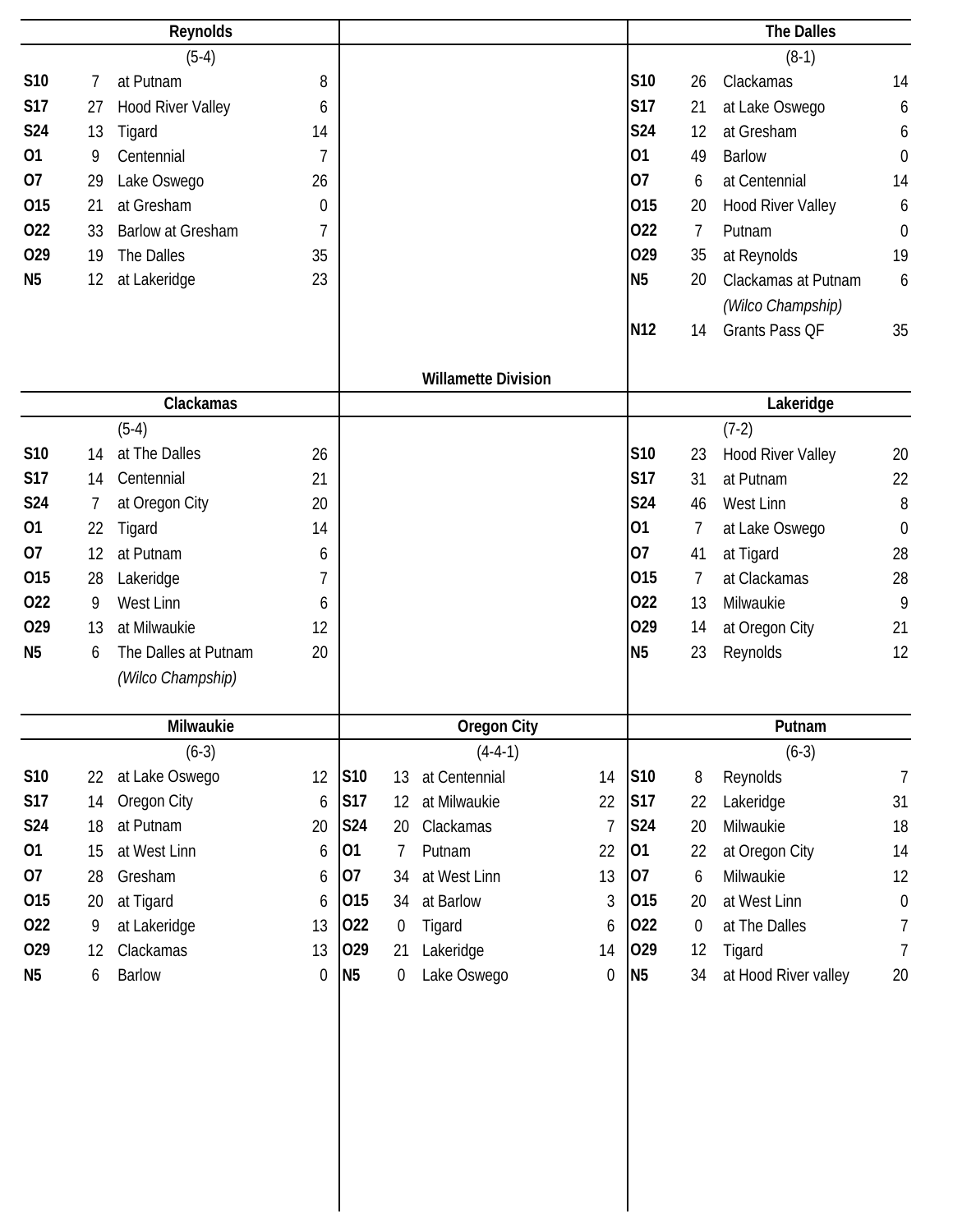|                |                  | <b>Tigard</b>              |                  |            |    |                         |                |                |                  | <b>West Linn</b>         |                  |
|----------------|------------------|----------------------------|------------------|------------|----|-------------------------|----------------|----------------|------------------|--------------------------|------------------|
|                |                  | $(4-5)$                    |                  |            |    |                         |                |                |                  | $(1-8)$                  |                  |
| S10            | 17               | at Barlow                  | $\mathfrak{Z}$   |            |    |                         |                | S10            | $\boldsymbol{0}$ | Gresham                  | 20               |
| <b>S17</b>     | 9                | West Linn                  | $\boldsymbol{0}$ |            |    |                         |                | <b>S17</b>     | $\pmb{0}$        | at Tigard                | 9                |
| S24            | 14               | at Reynolds                | 13               |            |    |                         |                | S24            | 0                | at Lakeridge             | 46               |
| 01             | 14               | at Clackamas               | 22               |            |    |                         |                | 01             | 6                | Milwaukie                | 15               |
| 07             | 28               | Lake Oswego                | 41               |            |    |                         |                | 07             | 14               | Oregon City              | 34               |
| 015            | 6                | Milwaukie                  | 20               |            |    |                         |                | 015            | $\boldsymbol{0}$ | Putnam                   | 20               |
| 022            | 6                | at oregon City             | $\boldsymbol{0}$ |            |    |                         |                | 022            | 6                | at Clackamas             | 9                |
| 029            | $\overline{7}$   | at Putnam                  | 12               |            |    |                         |                | 029            | 14               | <b>Hood River Valley</b> | $\overline{7}$   |
| N <sub>5</sub> | 21               | Gresham                    | 35               |            |    |                         |                | N <sub>5</sub> | 7                | at Centennial            | 37               |
| District 4     |                  | <b>Coast-Valley League</b> |                  |            |    | <b>Eastern Division</b> |                |                |                  |                          |                  |
|                |                  | Canby                      |                  |            |    |                         |                |                |                  | Central                  |                  |
|                |                  | $(5-4)$                    |                  |            |    |                         |                |                |                  | $(8-1)$                  |                  |
| S10            | 31               | Dallas                     | 6                |            |    |                         |                | S10            | 19               | at Forest Grove          | 14               |
| <b>S17</b>     | 7                | <b>Sweet Home</b>          | 6                |            |    |                         |                | S17            | 35               | Molalla                  | 8                |
| <b>S24</b>     | 21               | at Molalla                 | 12               |            |    |                         |                | S24            | 18               | at Estacada              | 6                |
| 01             | 14               | Estacada                   | 7                |            |    |                         |                | 01             | 37               | Silverton                | 8                |
| 07             | 6                | at Silverton               | 13               |            |    |                         |                | 07             | 37               | at Sandy                 | 12               |
| 015            | $\boldsymbol{0}$ | St. Helens                 | 6                |            |    |                         |                | 015            | 20               | <b>Sweet Home</b>        | $\boldsymbol{0}$ |
| 022            | 7                | at Sandy                   | $\boldsymbol{0}$ |            |    |                         |                | 022            | 25               | Newberg                  | 6                |
| 029            | 7                | Central                    | 21               |            |    |                         |                | 029            | 21               | at Canby                 | $\overline{7}$   |
| N <sub>5</sub> | 7                | at Astoria                 | 22               |            |    |                         |                | N <sub>5</sub> | 6                | McMinnville              | 7                |
|                |                  | Estacada                   |                  |            |    | Molalla                 |                |                |                  | Sandy                    |                  |
|                |                  | $(1 - 7 - 1)$              |                  |            |    | $(3-6)$                 |                |                |                  | $(1=7-1)$                |                  |
| S10            | 7                | at Newberg                 | 6                | S10        | 14 | McMinnville             | 22             | S10            | 34               | South Albany             | 13               |
| S17            | 8                | at Silverton               | 28               | <b>S17</b> | 9  | at Central              | 35             | <b>S17</b>     | 0                | at McMinnville           | 32               |
| S24            | 6                | Central                    | 18               | <b>S24</b> | 12 | Canby                   | 21             | <b>S24</b>     | 8                | Silverton                | 25               |
| 01             | 7                | at Canby                   | 14               | 01         | 8  | Washington              | 7              | 01             | 8                | at Sweet Home            | 34               |
| 07             | 6                | at Astoria                 | 40               | 07         | 6  | at Sweet Home           | 18             | 07             | 12               | Central                  | 34               |
| 015            | 6                | Sandy                      | 6                | 015        | 22 | at Silverton            | 29             | 015            | 6                | at Estacada              | $\boldsymbol{6}$ |
| 022            | $\boldsymbol{0}$ | at Molalla                 | 28               | 022        | 28 | Estacada                | $\overline{0}$ | 022            | $\overline{0}$   | Canby                    | $\overline{7}$   |
| 029            | 20               | Sweet Home                 | 26               | 029        | 46 | Sandy                   | $\overline{0}$ | 029            | $\overline{0}$   | at Molalla               | 46               |
| N <sub>5</sub> |                  | St. Helens                 | 33               | <b>N5</b>  | 20 | at Dallas               | 22             | <b>N5</b>      | 6                | at Newberg               | 28               |
|                | 6                |                            |                  |            |    |                         |                |                |                  |                          |                  |
|                |                  |                            |                  |            |    |                         |                |                |                  |                          |                  |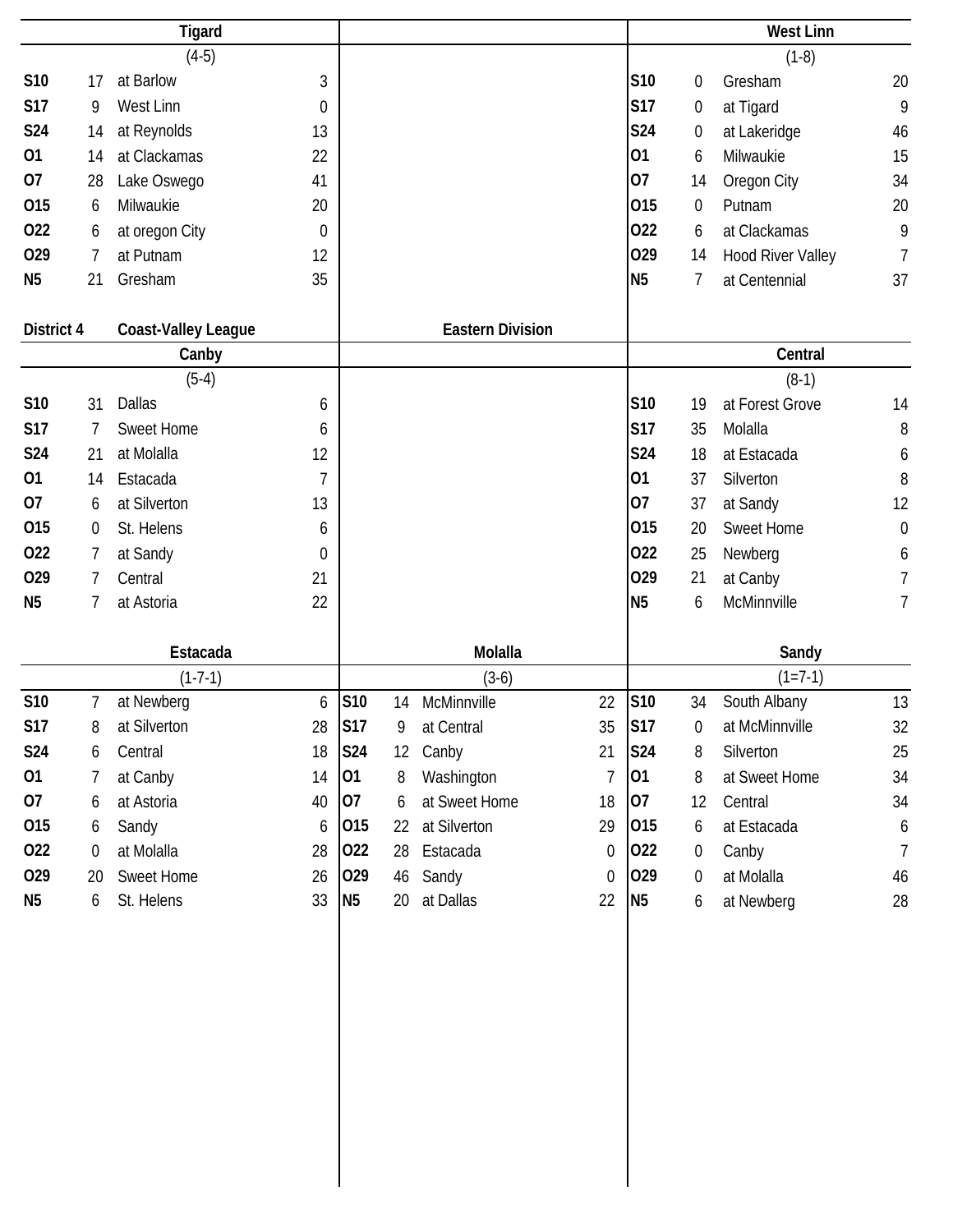|                 | Silverton |                     |    |                |          |                         |                |                |    | <b>Sweet Home</b>   |                  |
|-----------------|-----------|---------------------|----|----------------|----------|-------------------------|----------------|----------------|----|---------------------|------------------|
|                 |           | $(5-4)$             |    |                |          |                         |                |                |    | $(4-5)$             |                  |
| S10             | 8         | at St. Helens       | 13 |                |          |                         |                | S10            | 14 | Astoria             | 13               |
| <b>S17</b>      | 28        | Estacada            | 8  |                |          |                         |                | <b>S17</b>     | 6  | at Canby            | 6                |
| S24             | 25        | at Sandy            | 8  |                |          |                         |                | <b>S24</b>     | 19 | at dallas           | 20               |
| 01              | 8         | at Central          | 37 |                |          |                         |                | 01             | 34 | Sandy               | 20               |
| 07              | 13        | Canby               | 6  |                |          |                         |                | 07             | 18 | Molalla             | 6                |
| 015             | 29        | Molalla             | 22 |                |          |                         |                | 015            | 0  | at Central          | 20               |
| 022             | 26        | at Sweet Home       | 14 |                |          |                         |                | 022            | 14 | Silverton           | 26               |
| 029             | 36        | <b>Forest Grove</b> | 46 |                |          |                         |                | 029            | 26 | at Estacada         | 20               |
| N <sub>5</sub>  | 13        | at Aloha            | 14 |                |          |                         |                | N <sub>5</sub> | 20 | at Forest Grove     | 40               |
|                 |           |                     |    |                |          | <b>Western Division</b> |                |                |    |                     |                  |
|                 |           | Astoria             |    |                |          | <b>Dallas</b>           |                |                |    | <b>Forest Grove</b> |                  |
|                 |           | $(7-2)$             |    |                |          | $(3-6)$                 |                |                |    | $(5-4)$             |                  |
| S10             | 13        | at Sweet Home       | 14 | S10            | 6        | at Canby                | 31             | S10            | 14 | Central             | 19               |
| <b>S17</b>      | 21        | <b>Forest Grove</b> | 6  | S17            | 24       | St. Helens              | 42             | <b>S17</b>     | 6  | at Astoria          | 21               |
| S24             | 21        | Newberg             | 6  | S24            | 20       | <b>Sweet Home</b>       | 19             | <b>S24</b>     | 27 | McMinnville         | 26               |
| 01              | 25        | St. Helens          | 19 | 01             | $\theta$ | at McMinnville          | 7              | 01             | 14 | Newberg             | 33               |
| 07              | 40        | Estacada            | 6  | 07             | 8        | Roosevelt               | $\mathbf 0$    | 07             | 29 | at St. Helens       | 28               |
| 015             | 14        | at McMinnville      | 40 | 015            | 24       | Newberg                 | 40             | 015            | 22 | Jefferson           | 28               |
| 022             | 25        | Adams               | 0  | 022            | 14       | at Forest Grove         | 21             | 022            | 21 | <b>Dallas</b>       | 14               |
| 029             | 13        | at Dallas           | 8  | 029            | 8        | Astoria                 | 13             | 029            | 46 | at Silverton        | 26               |
| N <sub>5</sub>  | 22        | Canby               | 7  | <b>N5</b>      | 22       | Molalla                 | 20             | N <sub>5</sub> | 34 | <b>Sweet Home</b>   | 22               |
|                 |           | <b>McMinnville</b>  |    |                |          | Newberg                 |                |                |    | St. Helens          |                  |
|                 |           | $(8-3)$             |    |                |          | $(4-5)$                 |                |                |    | $(6-3)$             |                  |
| S10             | 22        | at Molalla          |    | 14 S10         | 6        | Estacada                | 7              | <b>S10</b>     | 13 | Silverton           | 8                |
| <b>S17</b>      | 32        | Sandy               | 0  | <b>S17</b>     | 7        | Jackson                 | 13             | <b>S17</b>     | 42 | at Dallas           | 24               |
| S24             | 26        | at Forest Grove     | 27 | S24            | 6        | Astoria                 | 21             | S24            | 7  | Benson              | $\boldsymbol{0}$ |
| 01              | 7         | Dallas              | 0  | 01             | 33       | at Forest Grove         | 14             | 01             | 19 | at Astoria          | 25               |
| O <sub>8</sub>  | 47        | at Newberg          | 12 | O <sub>8</sub> | 12       | McMinnville             | 47             | 07             | 28 | <b>Forest Grove</b> | 29               |
| 015             | 40        | Astoria             | 14 | 015            | 40       | at Dallas               | 24             | 015            | 6  | at Canby            | $\boldsymbol{0}$ |
| 022             | 14        | at St. Helens       | 6  | 022            | 20       | at central              | $\overline{0}$ | 022            | 6  | McMinnville         | 14               |
| 029             | 8         | at Parkrose         | 26 | 029            | 6        | St. Helens              | 8              | 029            | 7  | at Newberg          | 6                |
| N <sub>5</sub>  | 7         | at Central          | 6  | <b>N5</b>      | 28       | Sandy                   | 6              | N <sub>5</sub> | 33 | at Estcada          | 7                |
| N <sub>12</sub> | 21        | Jesuit QF           | 18 |                |          |                         |                |                |    |                     |                  |
| N <sub>19</sub> | 7         | South Salem SF      | 16 |                |          |                         |                |                |    |                     |                  |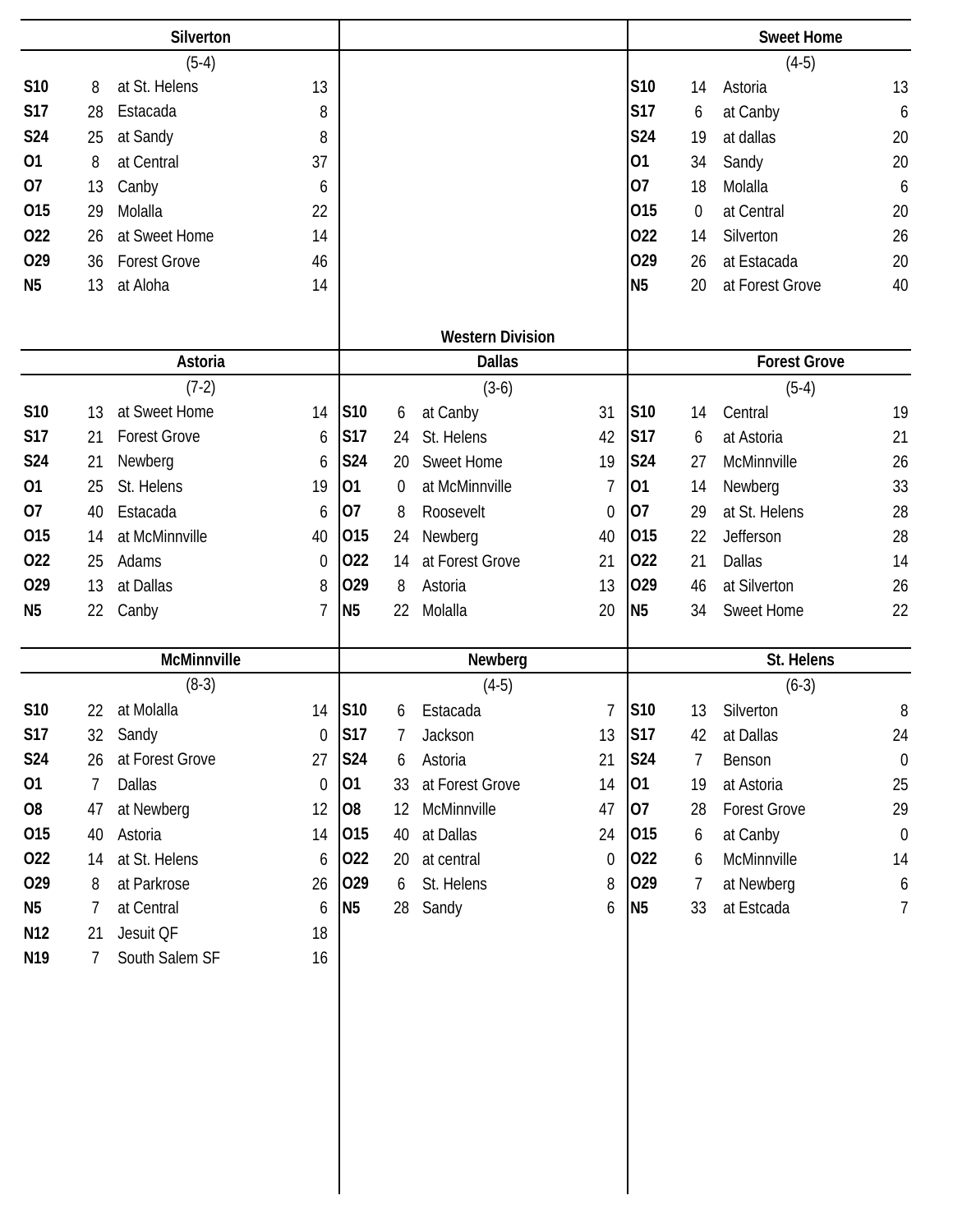| District 5      |    | Midwestern League  |    |                 |                  |                       |                  |                |                  |                      |                |
|-----------------|----|--------------------|----|-----------------|------------------|-----------------------|------------------|----------------|------------------|----------------------|----------------|
|                 |    | Churchill          |    |                 |                  |                       |                  |                |                  | <b>Cottage Grove</b> |                |
|                 |    | $(5-4)$            |    |                 |                  |                       |                  |                |                  | $(5-4)$              |                |
| <b>S10</b>      | 14 | Marshfield         | 0  |                 |                  |                       |                  | S10            | $\boldsymbol{0}$ | North Eugene         | 7              |
| <b>S17</b>      | 21 | at Springfield     | 0  |                 |                  |                       |                  | <b>S17</b>     | 12               | at South Eugene      | 20             |
| <b>S24</b>      | 20 | Willamette         | 13 |                 |                  |                       |                  | S24            | 6                | at Thurston          | $\mathbf 0$    |
| 01              | 0  | at North Eugene    | 9  |                 |                  |                       |                  | 01             | 37               | North Bend           | $\mathbf 0$    |
| O <sub>8</sub>  | 7  | Cottage Grove      | 29 |                 |                  |                       |                  | O <sub>8</sub> | 29               | at Churchill         | $\overline{1}$ |
| 015             | 9  | at Thurston        | 6  |                 |                  |                       |                  | 015            | 16               | Sheldon              | 14             |
| 022             | 13 | North Bend         | 12 |                 |                  |                       |                  | 022            | 22               | at Marshfield        | 25             |
| 029             | 6  | at South Eugene    | 33 |                 |                  |                       |                  | 029            | 21               | Springfield          | 27             |
| N <sub>5</sub>  | 0  | Sheldon at Autzen  | 25 |                 |                  |                       |                  | N <sub>5</sub> | 44               | at Willamette        | 13             |
|                 |    |                    |    |                 |                  |                       |                  |                |                  |                      |                |
|                 |    | Marshfield         |    |                 |                  | North Bend            |                  |                |                  | North Eugene         |                |
|                 |    | $(6-3)$            |    |                 |                  | $(1-8)$               |                  |                |                  | $(7-2)$              |                |
| S <sub>10</sub> | 0  | at Churchill       | 14 | S10             | 24               | at Springfield        | $\mathbf 0$      | S10            | 7                | at Cottage Grove     | $\mathbf 0$    |
| <b>S17</b>      | 15 | Sheldon            | 13 | <b>S17</b>      | 8                | at Willamette         | 26               | <b>S17</b>     | 20               | Thurston             | 6              |
| <b>S24</b>      | 15 | South Eugene       | 29 | S24             | $\boldsymbol{0}$ | North Eugene          | 54               | <b>S24</b>     | 54               | at North Bend        | 0              |
| 01              | 44 | at Springfield     | 13 | 01              | 0                | at Cottage Grove      | 37               | 01             | 9                | Churchill            | $\theta$       |
| O <sub>8</sub>  | 60 | Willamette         | 7  | O <sub>8</sub>  | 14               | Thurston              | 20               | O <sub>8</sub> | 14               | at Sheldon           | 20             |
| 015             | 9  | at North Eugene    | 27 | 015             | 8                | at South Eugene       | 41               | 015            | 27               | Marshfield           | 9              |
| 022             | 25 | Cottage Grove      | 20 | 022             | 12               | at Churchill          | 13               | 022            | 14               | at Springfield       | 8              |
| 029             | 14 | at Thursston       | 0  | 029             | 0                | Sheldon               | 36               | 029            | 34               | Willamette           | 6              |
| N <sub>5</sub>  | 52 | North Bend         | 0  | N <sub>5</sub>  | 0                | at Marshfield         | 52               | N <sub>5</sub> | 0                | So. Eugene at Autzen | 27             |
|                 |    |                    |    |                 |                  |                       |                  |                |                  |                      |                |
|                 |    | Sheldon            |    |                 |                  | South Eugene          |                  |                |                  | Springfield          |                |
|                 |    | $(4-5)$            |    |                 |                  | $(10-1)$              |                  |                |                  | $(3-6)$              |                |
| S <sub>10</sub> |    | South Eugene       | 20 | S10             | 20               | at Sheldon            | 12               | S10            | $\boldsymbol{0}$ | North Bend           | 24             |
| <b>S17</b>      | 13 | at Marshfield      | 15 | <b>S17</b>      | 20               | Cottage Grove         | 12               | <b>S17</b>     | $\boldsymbol{0}$ | Churchill            | 21             |
| S24             | 0  | Springfield        | 6  | S24             | 29               | at Marshfield         | 15               | S24            | 6                | at Sheldon           | $\theta$       |
| 01              | 12 | at Willamette      | 15 | 01              | 45               | Thurston              | 7                | 01             | 13               | Marshfield           | 44             |
| O <sub>8</sub>  | 20 | North Eugene       | 14 | 08              | 28               | at Springfield        | 12               | 08             | 12               | South Eugene         | 28             |
| 015             | 14 | at Cottage Grove   | 16 | 015             | 41               | North Bend            | 8                | 015            | 22               | at Willamette        | 34             |
| 022             | 7  | Thurston           | 0  | 022             | 13               | at Willamette         | 11               | 022            | 8                | North Eugene         | 14             |
| 029             | 36 | at North Bend      | 0  | 029             | 33               | Churchill             | 6                | 029            | 27               | at Cottage Grove     | 21             |
| N <sub>5</sub>  | 26 | Churcill at Autzen | 0  | N <sub>5</sub>  | 27               | No. Eugebe at Autzen  | $\boldsymbol{0}$ | N <sub>5</sub> | 12               | at Thurston          | 9              |
|                 |    |                    |    | N <sub>12</sub> | 21               | Marshall QF           | 18               |                |                  |                      |                |
|                 |    |                    |    | N <sub>19</sub> | 14               | <b>Grants Pass SF</b> | 35               |                |                  |                      |                |
|                 |    |                    |    |                 |                  |                       |                  |                |                  |                      |                |
|                 |    |                    |    |                 |                  |                       |                  |                |                  |                      |                |
|                 |    |                    |    |                 |                  |                       |                  |                |                  |                      |                |
|                 |    |                    |    |                 |                  |                       |                  |                |                  |                      |                |
|                 |    |                    |    |                 |                  |                       |                  |                |                  |                      |                |
|                 |    |                    |    |                 |                  |                       |                  |                |                  |                      |                |
|                 |    |                    |    |                 |                  |                       |                  |                |                  |                      |                |
|                 |    |                    |    |                 |                  |                       |                  |                |                  |                      |                |
|                 |    |                    |    |                 |                  |                       |                  |                |                  |                      |                |
|                 |    |                    |    |                 |                  |                       |                  |                |                  |                      |                |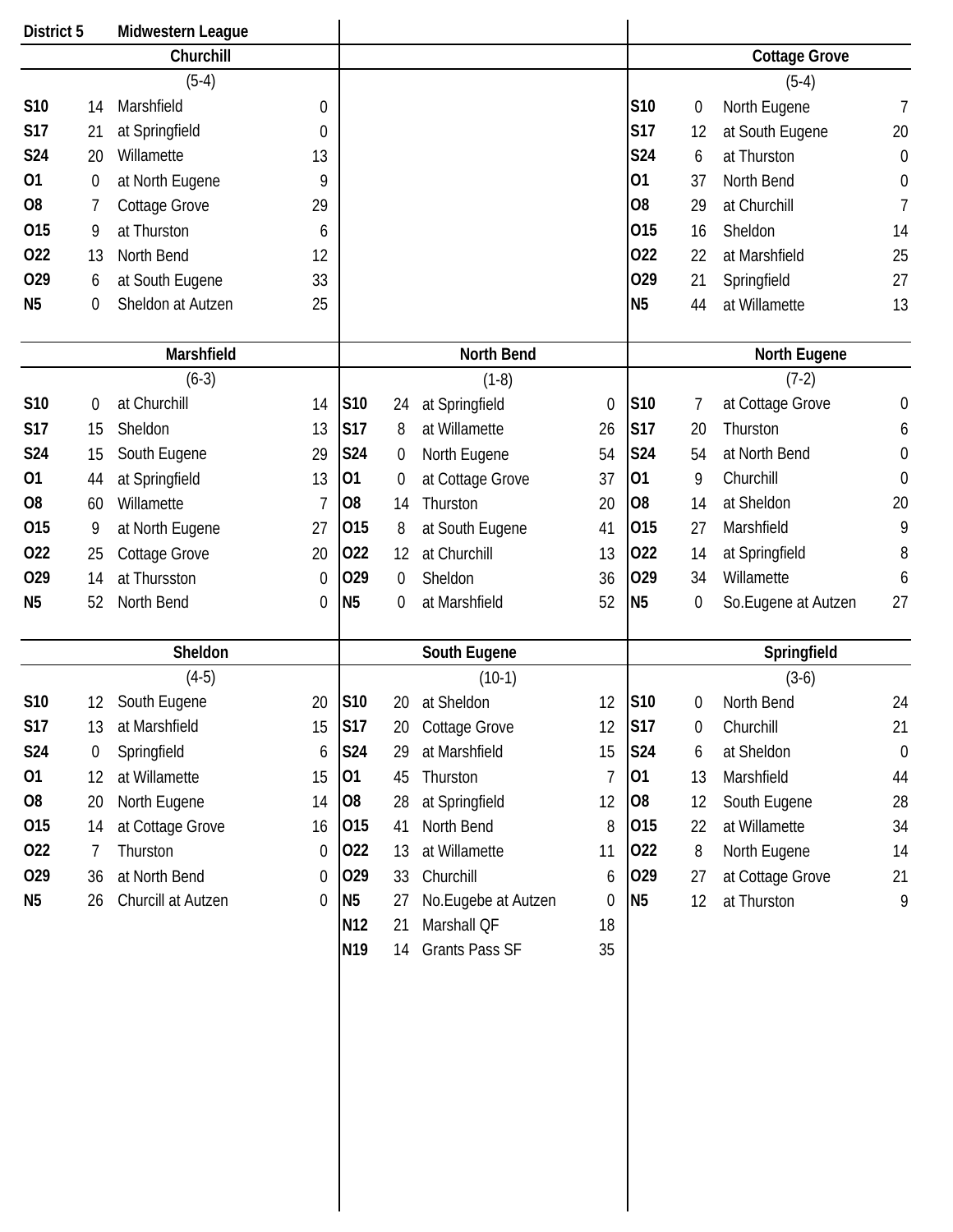|                |                  | Thurston                   |                |                |    |                    |                  |                 |                | Willamette         |                  |
|----------------|------------------|----------------------------|----------------|----------------|----|--------------------|------------------|-----------------|----------------|--------------------|------------------|
|                |                  | $(2-7)$                    |                |                |    |                    |                  |                 |                | $(3-6)$            |                  |
| S10            | 27               | Willamette                 | 12             |                |    |                    |                  | S10             | 12             | at Thurston        | 27               |
| <b>S17</b>     | 6                | at North Eugene            | 20             |                |    |                    |                  | <b>S17</b>      | 26             | North Bend         | 8                |
| S24            | $\boldsymbol{0}$ | Cottage Grove              | 6              |                |    |                    |                  | S24             | 13             | at Churchill       | 20               |
| 01             | 7                | at South Eugene            | 45             |                |    |                    |                  | 01              | 15             | Sheldon            | 12               |
| O <sub>8</sub> | 20               | at North Bend              | 14             |                |    |                    |                  | O <sub>8</sub>  | 7              | at Marshfield      | 60               |
| 015            | 6                | Churchill                  | 9              |                |    |                    |                  | 015             | 34             | Springfield        | 22               |
| 022            | 0                | at Sheldon                 | $\overline{1}$ |                |    |                    |                  | 022             | 11             | South Eugene       | 13               |
| 029            | 0                | Marshfield                 | 14             |                |    |                    |                  | 029             | 6              | at North Eugene    | 34               |
| N <sub>5</sub> | 9                | Springfield                | 12             |                |    |                    |                  | N <sub>5</sub>  | 13             | Cottage Grove      | 44               |
|                |                  | District 6 Southern Oregon |                |                |    |                    |                  |                 |                |                    |                  |
|                |                  | Ashland                    |                |                |    | Crater             |                  |                 |                | <b>Grants Pass</b> |                  |
|                |                  | $(5-4)$                    |                |                |    | $(6-3)$            |                  |                 |                | $(9-2-1)$          |                  |
| S10            | 13               | at Del Norte (CA)          | $\mathbf 0$    | S10            | 19 | at Shasta (CA)     | $\boldsymbol{0}$ | S10             | 26             | Arcata (CA)        | 6                |
| <b>S17</b>     | 35               | Lebanon                    | 16             | S17            | 34 | at Eagle Point     | 6                | S17             | 7              | at West Albany     | 8                |
| S24            | 7                | West Albany                | 22             | <b>S24</b>     | 20 | McNary             | 18               | <b>S24</b>      | 20             | South Salem        | $\boldsymbol{0}$ |
| 01             | 19               | at Yreka (CA)              | $\mathbf 0$    | 01             | 20 | Del Norte (CA)     | 7                | 01              | 14             | at Corvallis       | 6                |
| O <sub>8</sub> | 14               | Roseburg                   | 6              | O <sub>8</sub> | 6  | at Medford         | 35               | O <sub>8</sub>  | $\overline{1}$ | Klamath Union      | $\mathbf 0$      |
| 015            | 6                | at Grants Pass             | 27             | 015            | 21 | Roseburg           | 6                | 015             | 27             | Ashland            | 6                |
| 022            | 14               | at Klamath Union           | 21             | 022            | 7  | at Grants Pass     | 17               | 022             | 17             | Crater             | $\overline{1}$   |
| 029            | 12               | at Crater                  | $\overline{7}$ | 029            | 7  | Ashland            | 12               | 029             | 14             | at Medford         | 14               |
| N <sub>5</sub> | 12               | Medford                    | 23             | N <sub>5</sub> | 14 | Klamath Union      | $\overline{1}$   | N <sub>5</sub>  | 28             | Roseburg           | 6                |
|                |                  |                            |                |                |    |                    |                  | N <sub>12</sub> | 35             | The Dalles OF      | 14               |
|                |                  |                            |                |                |    |                    |                  | N <sub>19</sub> | 35             | South Euigene SF   | 14               |
|                |                  |                            |                |                |    |                    |                  | <b>N26</b>      | 6              | South Salem F      | 20               |
|                |                  | <b>Klamath Union</b>       |                |                |    | Medford            |                  |                 |                | Roseburg           |                  |
|                |                  | $(3-6)$                    |                |                |    | $(8-0-1)$          |                  |                 |                | $(1-8)$            |                  |
| S <sub>3</sub> | 32               | Reno (NV)                  |                | <b>S10</b>     | 20 | at West Albany     |                  | <b>S10</b>      |                | at Corvallis       |                  |
| S10            | 12               | Enterprise (CA)            | 6<br>26        | <b>S17</b>     | 21 | Corvallis          | 6<br>8           | <b>S17</b>      | 6<br>13        | McNary             | 8<br>28          |
| <b>S17</b>     | 20               | at North Salem             | 27             | <b>S24</b>     | 26 | North Salem        | 7                | <b>S24</b>      | 6              | at Lebanon         | 14               |
| S24            | 19               | Corvallis                  | 6              | 01             | 19 | at South Salem     | 8                | 01              | $\overline{2}$ | North Salem        | 20               |
| 01             |                  |                            |                | O <sub>8</sub> | 35 | Crater             | 6                | 08              | 6              | at Ashland         | 14               |
| O <sub>8</sub> | 0                | at Grants Pass             | $\overline{7}$ | 015            | 35 | at Klamath Union   | 6                | 015             | 6              | at Crater          | 21               |
| 015            | 6                | Medford                    | 35             | 022            | 33 | at Roseburg        | 6                | 022             | 6              | Medford            | 36               |
| 022            | 21               | Ashland                    | 14             | 029            | 14 | <b>Grants Pass</b> | 14               | 029             | 22             | Klamath Union      | 13               |
| 029            | 13               | at Roseburg                | 22             | <b>N5</b>      | 23 | Ashland            | 12               | N <sub>5</sub>  | 6              | <b>Grants Pass</b> | 28               |
| N <sub>5</sub> | 7                | Crater                     | 14             |                |    |                    |                  |                 |                |                    |                  |
|                |                  |                            |                |                |    |                    |                  |                 |                |                    |                  |
|                |                  |                            |                |                |    |                    |                  |                 |                |                    |                  |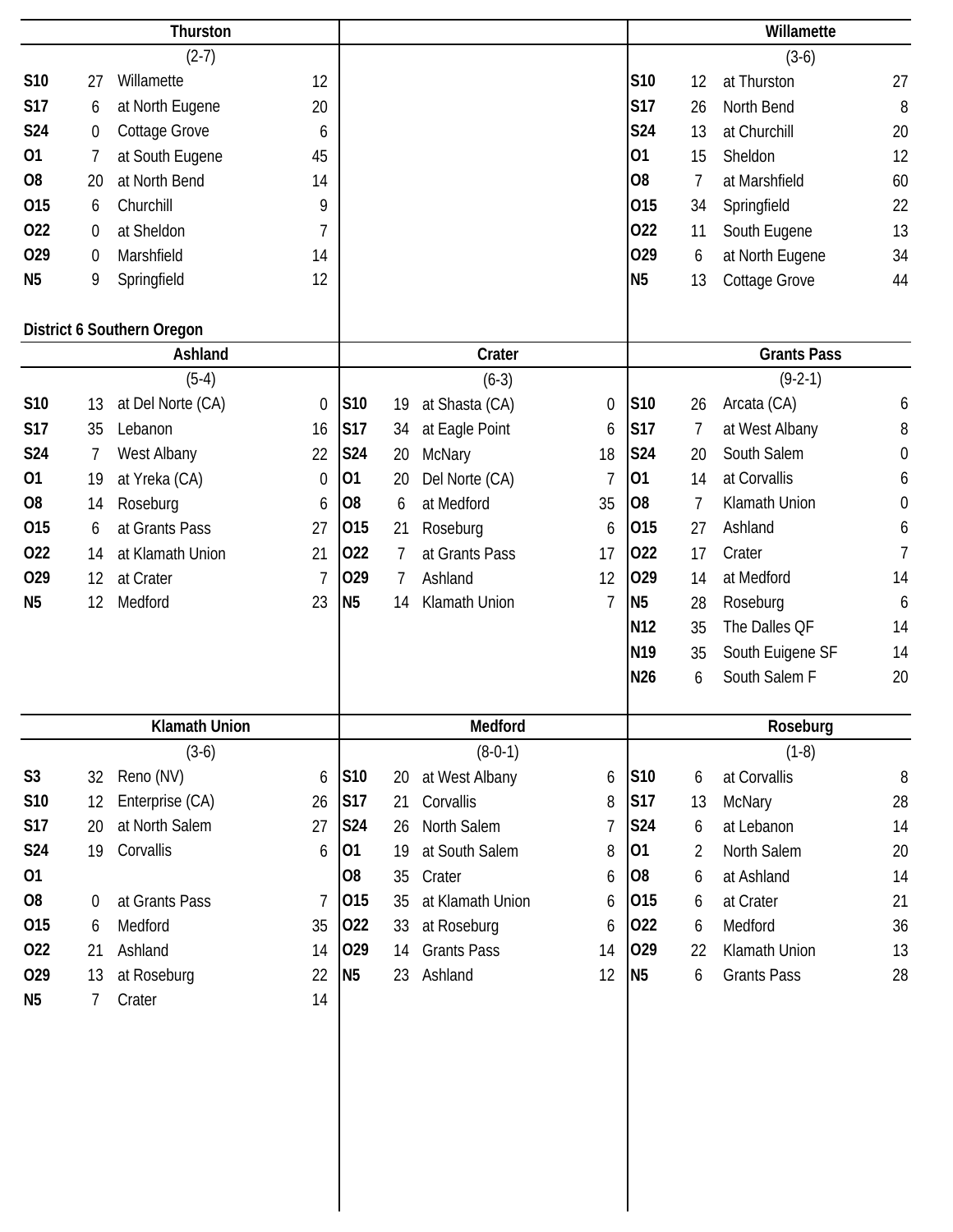| District 7     |                  |                |                  |                 |                 |                     |                  |                 |                |                 |                  |
|----------------|------------------|----------------|------------------|-----------------|-----------------|---------------------|------------------|-----------------|----------------|-----------------|------------------|
|                |                  | <b>Baker</b>   |                  |                 |                 | <b>Bend</b>         |                  |                 |                | Hermiston       |                  |
|                |                  | $(6-3)$        |                  |                 |                 | $(7-2)$             |                  |                 |                | $(6-3)$         |                  |
| S10            | 24               | La Grande (nl) | 0                | S <sub>10</sub> | 21              | at Lebanon          | 6                | S <sub>10</sub> | 27             | Wapato (WA)     | $\mathbf 0$      |
| <b>S17</b>     | 16               | at Nampa (ID)  | 0                | S17             | 14              | Toppenish (WA)      | 32               | S17             | 33             | at Prosser (WA) | 14               |
| <b>S24</b>     | 20               | at Ontario     | 0                | <b>S24</b>      | 33              | Hermiston           | 6                | <b>S24</b>      | 6              | at Bend         | 33               |
| 01             | 20               | Mac-Hi         | $\boldsymbol{0}$ | 01              | 12              | at Pendleton        | 35               | 01              | 14             | Redmond         | 6                |
| O <sub>8</sub> | 8                | at Bend        | 45               | O <sub>8</sub>  | 45              | Baker               | 8                | O <sub>8</sub>  | 20             | at La Grande    | 13               |
| 015            | 46               | Redmond        | $\overline{0}$   | 015             | 47              | at Ontario          | $\theta$         | 015             | 3              | Mac-Hi          | $\boldsymbol{0}$ |
| 022            | 14               | at Pendleton   | 20               | 022             | 37              | at Mac-Hi           | 6                | 022             | 23             | at Ontario      | $\mathbf 0$      |
| 029            | 24               | Hermiston      | $\boldsymbol{0}$ | 029             | 41              | La Grande           | 13               | 029             | 0              | at Baker        | 24               |
| N <sub>5</sub> | 30               | at La Grande   | 6                | N <sub>5</sub>  | 40              | at Redmond          | 12               | <b>N5</b>       | 0              | Pendleton       | 14               |
|                |                  |                |                  |                 |                 |                     |                  |                 |                |                 |                  |
|                |                  | La Grande      |                  |                 |                 |                     |                  |                 |                | Mac-Hi          |                  |
|                |                  | $(1-8)$        |                  |                 |                 |                     |                  |                 |                | $(3-6)$         |                  |
| S10            | 0                | at Baker (nl)  | 20               |                 |                 |                     |                  | S10             | 6              | at DeSales (WA) | $\boldsymbol{0}$ |
| <b>S17</b>     | 13               | Sunnyside (WA) | 40               |                 |                 |                     |                  | <b>S17</b>      | 42             | at Crook County | 6                |
| S24            | 31               | at Mac-Hi      | 0                |                 |                 |                     |                  | S24             | 0              | La Grande       | 31               |
| 01             | $\boldsymbol{0}$ | at Ontario     | 6                |                 |                 |                     |                  | 01              | 0              | at Baker        | 20               |
| O <sub>8</sub> | 13               | Hermiston      | 20               |                 |                 |                     |                  | O <sub>8</sub>  | 0              | Pendleton       | 60               |
| 015            | 20               | at Pendleton   | 40               |                 |                 |                     |                  | 015             | 0              | at Hermiston    | $\mathfrak{Z}$   |
| 022            | 14               | Redmond        | 20               |                 |                 |                     |                  | 022             | 6              | Bend            | 37               |
| 029            | 13               | at Bend        | 41               |                 |                 |                     |                  | 029             | 0              | at redmond      | 12               |
| N <sub>5</sub> | 6                | <b>Baker</b>   | 30               |                 |                 |                     |                  | N <sub>5</sub>  | 28             | Ontario         | 12               |
|                |                  | Ontario        |                  |                 |                 | Pendleton           |                  |                 |                | Redmond         |                  |
|                |                  | $(2-6)$        |                  |                 |                 | $(7-3)$             |                  |                 |                | $(3-6)$         |                  |
| S10            |                  |                |                  | S10             | 7               | at Caldwell (ID)    | 28               | S10             | 16             | at Crook County | $\boldsymbol{0}$ |
| <b>S17</b>     | 7                | Boise (ID)     | 34               | <b>S17</b>      | 20              | at Walla Walla (WA) | 40               | <b>S17</b>      | $\overline{0}$ | at Madras       | $\, 8$           |
| <b>S24</b>     | 0                | Baker          | 20               | <b>S24</b>      | 48              | at redmond          | $\theta$         | S24             | 0              | Pendleton       | 48               |
| 01             | 6                | La Grande      | $\boldsymbol{0}$ | 01              | 35              | Bend                | 12               | 01              | 6              | at Hermiston    | 14               |
| O <sub>8</sub> | 18               | at Redmond     | 14               | 08              | 60              | Mac-Hi              | $\theta$         | 08              | 14             | Ontario         | 18               |
| 015            | $\overline{0}$   | Bend           | 47               | 015             | 40              | La Grande           | 20               | 015             | 0              | at Baker        | 46               |
| 022            | $\mathbf 0$      | Hermiston      | 23               | 022             | 20              | <b>Baker</b>        | 14               | 022             | 23             | La Grande       | 14               |
| 029            | 7                | at Pendleton   | 56               | 029             | 56              | Ontario             | 7                | 029             | 12             | Mac-Hi          | $\overline{0}$   |
| N <sub>5</sub> | 12               | at Mac-Hi      | 28               | N <sub>5</sub>  | 14              | at Hermiston        | $\boldsymbol{0}$ | <b>N5</b>       | 12             | Bend            | 40               |
|                |                  |                |                  | N12             | 10 <sup>°</sup> | South Salem         | 44               |                 |                |                 |                  |
|                |                  |                |                  |                 |                 |                     |                  |                 |                |                 |                  |
|                |                  |                |                  |                 |                 |                     |                  |                 |                |                 |                  |
|                |                  |                |                  |                 |                 |                     |                  |                 |                |                 |                  |
|                |                  |                |                  |                 |                 |                     |                  |                 |                |                 |                  |
|                |                  |                |                  |                 |                 |                     |                  |                 |                |                 |                  |
|                |                  |                |                  |                 |                 |                     |                  |                 |                |                 |                  |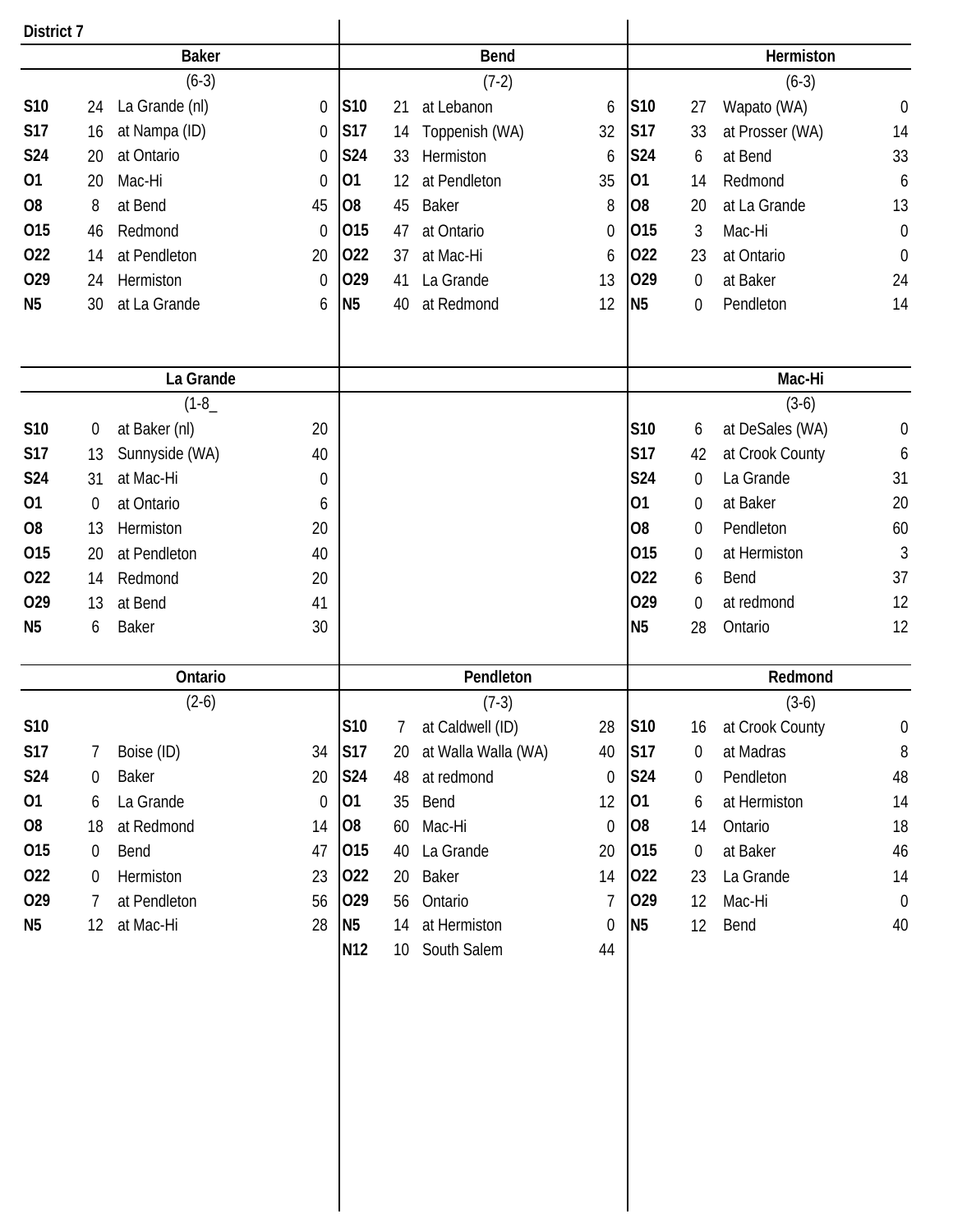| District 8     |    | V alley                |                |                 |                |                        |          |                 |                  |                        |                |
|----------------|----|------------------------|----------------|-----------------|----------------|------------------------|----------|-----------------|------------------|------------------------|----------------|
|                |    | Corvallis              |                |                 |                | Lebanon                |          |                 |                  | <b>McNary</b>          |                |
|                |    | $(5-4)$                |                |                 |                | $(3-6)$                |          |                 |                  | $(5-4)$                |                |
| S10            | 8  | Roseburg               | 6              | S10             | 6              | Bend                   | 21       | S10             | 27               | at North Salem (nl)    | $\overline{7}$ |
| <b>S17</b>     | 8  | at Medford             | 21             | S17             | 16             | at Ashland             | 35       | <b>S17</b>      | 28               | at Roseburg            | 13             |
| S24            | 6  | at Kllamath Union      | 19             | S24             | 14             | Roseburg               | 6        | <b>S24</b>      | 18               | at Crater              | 20             |
| 01             | 6  | <b>Grants Pass</b>     | 14             | 01              | 14             | at Sunset              | 19       | 01              | 46               | Cleveland              | 19             |
| O <sub>8</sub> | 13 | South Salem            | 26             | O <sub>8</sub>  | 14             | at North Salem         | 26       | O <sub>8</sub>  | 26               | West Albany            | 14             |
| 015            | 33 | at North Salem         | 16             | 015             | 7              | West Albany            | 20       | 015             | 24               | at South Salem         | 42             |
| 022            | 29 | Lebanon                | 12             | 022             | 12             | at Corvallis           | 29       | 022             | 20               | North Salem            | 19             |
| 029            | 34 | <b>McNary</b>          | 13             | 029             | 21             | at South Salem         | 41       | 029             | 13               | at Corvallis           | 24             |
| N <sub>5</sub> | 12 | at West Albany         | 6              | <b>N5</b>       | 14             | <b>McNary</b>          | 6        | N <sub>5</sub>  | 6                | at Lebanon             | 14             |
|                |    | <b>North Salem</b>     |                |                 |                | South Salem            |          |                 |                  | <b>West Albany</b>     |                |
|                |    | $(4-5)$                |                |                 |                | $(10-2)$               |          |                 |                  | $(4-4)$                |                |
| <b>S10</b>     | 7  | McNary (nl)            | 27             | S10             | 14             | Punahou (HI)           | 8        | S10             | 6                | Medford                | 20             |
| <b>S17</b>     | 27 | <b>Klamath Union</b>   | 20             | <b>S17</b>      | 20             | at Hudson Bay (WA)     | 12       | <b>S17</b>      | 8                | <b>Grants Pass</b>     | 7              |
| S24            | 7  | at Medford             | 20             | S24             | $\overline{0}$ | at Grants Pass         | 20       | <b>S24</b>      | 22               | at Ashland             | 7              |
| 01             | 20 | at Rosburg             | $\overline{2}$ | 01              | 8              | Medford                | 19       | 01              |                  |                        |                |
| O <sub>8</sub> | 26 | Lebanon                | 14             | O <sub>8</sub>  | 26             | at Corvallis           | 13       | O <sub>8</sub>  | 14               | at McNary              | 26             |
| 015            | 16 | Corvallis              | 33             | 015             | 42             | <b>McNary</b>          | 24       | 015             | 20               | at Lebanon             | $\overline{1}$ |
| 022            | 19 | at McNary              | 20             | 022             | 28             | at West Albany         | $\theta$ | 022             | $\Omega$         | South Salem            | 28             |
| 029            | 21 | West Albany            | 20             | 029             | 41             | Lebanon                | 21       | 029             | 20               | at North Salem         | 21             |
| N <sub>5</sub> | 14 | at South Salem         | 35             | <b>N5</b>       | 35             | North Salem            | 14       | N <sub>5</sub>  | 8                | Corvallis              | 12             |
|                |    |                        |                | N <sub>12</sub> | 44             | Pendleton QF           | 10       | N <sub>12</sub> | 35               | South Albany           | $\mathbf 0$    |
|                |    |                        |                | N <sub>19</sub> | 16             | McMinnville SF         | 7        |                 |                  |                        |                |
|                |    |                        |                | N26             | 20             | <b>Grants Pass F</b>   | 6        |                 |                  |                        |                |
|                |    | <b>Crescent Valley</b> |                |                 |                |                        |          |                 |                  | South Albany           |                |
|                |    | $(7-2)$                |                |                 |                |                        |          |                 |                  | $(0-9)$                |                |
| <b>S10</b>     | 19 | Santiam                | 8              |                 |                |                        |          | S10             | 13               | Sandy                  | 34             |
| <b>S17</b>     | 27 | Creswell               | 18             |                 |                | First Year for         |          | S17             | $\boldsymbol{0}$ | Santiam                | 22             |
| S24            | 29 | South Albany           | $\theta$       |                 |                | both                   |          | S24             | $\boldsymbol{0}$ | <b>Crescent Valley</b> | 29             |
| 01             | 19 | Lost River             | 0              |                 |                | <b>Crescent Valley</b> |          | 01              | 0                | West Albany            | 35             |
| O <sub>8</sub> | 21 | Toledo                 | 14             |                 |                | & South Albany         |          | O <sub>8</sub>  | 24               | White Salmon (WA)      | 25             |
| 015            | 26 | Reedsport              | 22             |                 |                |                        |          | 015             |                  |                        |                |
| 022            | 6  | Central                | 25             |                 |                |                        |          | 022             | 0                | Newberg                | 20             |
| 029            | 7  | South Albany           | 6              |                 |                |                        |          | 029             | $\overline{0}$   | Scappoose              | 6              |
| N <sub>5</sub> | 21 | Siuslaw                | 28             |                 |                |                        |          | <b>N5</b>       | 6                | <b>Crescent Valley</b> | $\overline{7}$ |
|                |    |                        |                |                 |                |                        |          | N <sub>12</sub> | 0                | West Albany            | 35             |
|                |    |                        |                |                 |                |                        |          |                 |                  |                        |                |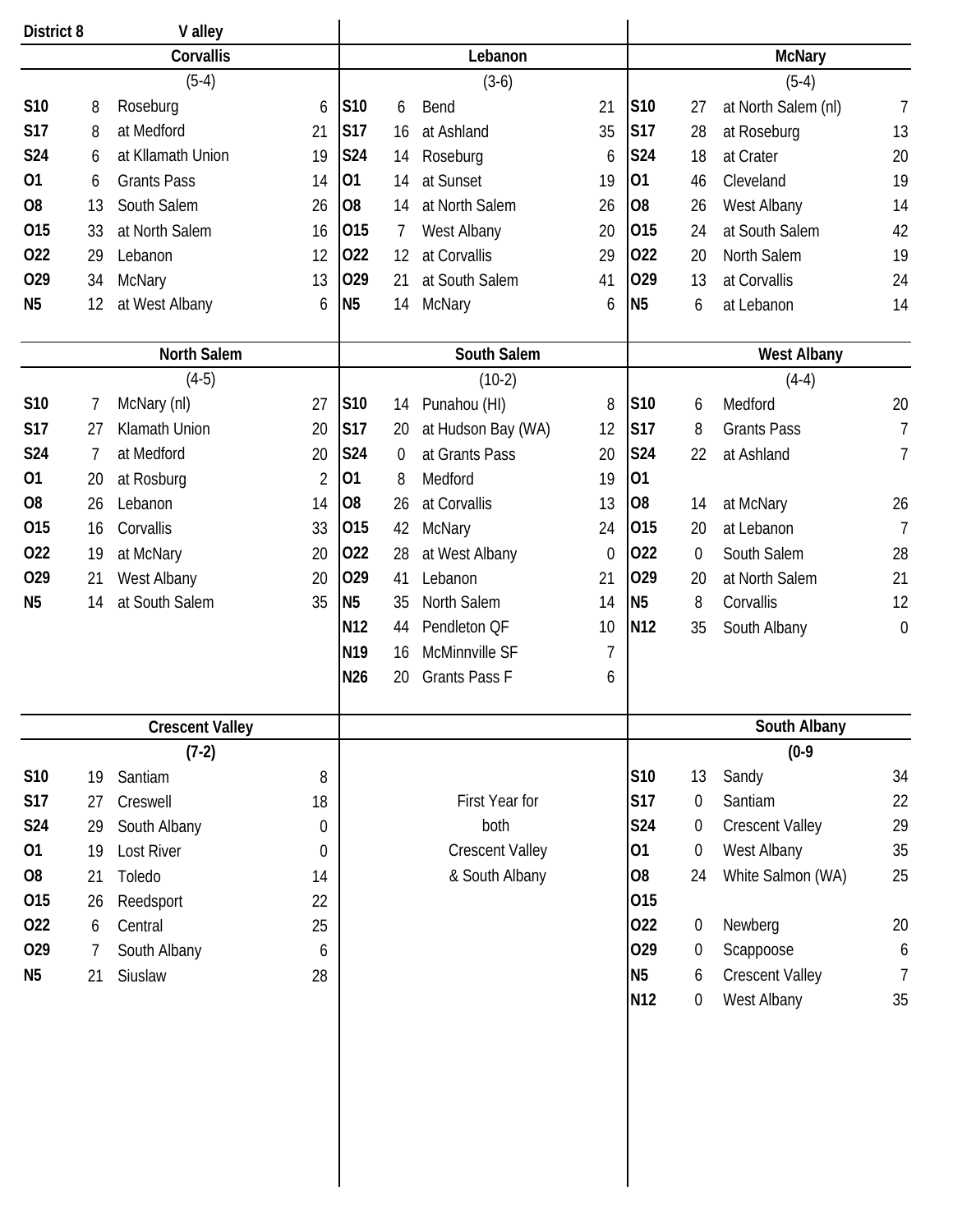## **1971 Class AA Football Schedules and Scores**

| District 1        |                  | Cowapa League      |                |                 |                   |                     |                |                |                  |                     |                  |
|-------------------|------------------|--------------------|----------------|-----------------|-------------------|---------------------|----------------|----------------|------------------|---------------------|------------------|
|                   |                  | Clatskanie         |                |                 |                   | Neah-Kah-Nie        |                |                |                  | Rainier             |                  |
|                   |                  | $(1-8)$            |                |                 |                   | $(2-6-1)$           |                |                |                  | $(5-3-1)$           |                  |
| S10               | 0                | <b>Banks</b>       | 33             | S10             | 6                 | at Nestucca         | 6              | S10            | 6                | Washougal (WA)      | 26               |
| <b>S17</b>        | 21               | Yamhill-Carlton    | 35             | <b>S17</b>      | 22                | Sheridan            | 38             | <b>S17</b>     | 14               | at North Marion     | 14               |
| <b>S24</b>        | 8                | at Scappoose       | 30             | <b>S24</b>      | 6                 | at Seaside          | 13             | <b>S24</b>     | 0                | at Castle Rock (WA) | 13               |
| 01                | 24               | at Neah-Kah-Nie    | 12             | 01              | 12                | Clatskanie          | 24             | 01             | 22               | Ridgefield (WA)     | 19               |
| 07                | 6                | Seaside            | 25             | O <sub>8</sub>  | 14                | at Scappoose        | $\mathbf 0$    | O <sub>8</sub> | 6                | at Tillamook        | $\mathbf 0$      |
| 015               | 69               | at6 Rainier        | 28             | 015             | 16                | Tillamook           | 26             | 015            | 28               | Clatskanie          | 6                |
| 022               | 6                | Tillamook          | 24             | 022             | 46                | Taft                | 12             | 022            | 32               | at Scappoose        | 22               |
| 029               | 0                | at Woodburn        | 6              | 029             | $\overline{0}$    | at Rainier          | 8              | 029            | 8                | Neah-Kah-Nie        | $\mathbf 0$      |
| N <sub>5</sub>    | 6                | at Illawaco (WA)   | $\overline{1}$ | N <sub>5</sub>  | 0                 | at Newport          | 39             | N <sub>5</sub> | $\overline{0}$   | at Seaside          | 34               |
|                   |                  | Scappoose          |                |                 |                   | Seaside             |                |                |                  | Tillamook           |                  |
|                   |                  | $(3-4)$            |                |                 |                   | $(6-4)$             |                |                |                  | $(4-3-2)$           |                  |
| <b>S10</b>        | 0                | at Yamhill-Carlton | 12             | S <sub>10</sub> | 10 <sup>°</sup>   | <b>Central Linn</b> | $\mathbf 0$    | S10            | 6                | Stevenson (WA)      | 12               |
| <b>S17</b>        |                  | <b>Sherwood</b>    |                | <b>S17</b>      | 0                 | at Stevenson (WA)   | 14             | <b>S18</b>     | 8                | at Willamina        | 48               |
| <b>S24</b>        | 30               | Clatskanie         | 8              | S24             | 13                | Neah-Kah-Nie        | 6              | <b>S25</b>     | 22               | at Carson Graham*   | 6                |
| 01                | 0                | at Seasiude        | 23             | 01              | 23                | Scappoose           | $\mathbf 0$    | 01             | 20               | at Madras           | 20               |
| O <sub>8</sub>    | 0                | Neah-Kah-Nie       | 14             | 07              | 25                | at Clatskanie       | 6              | O <sub>8</sub> | $\boldsymbol{0}$ | Rainier             | 6                |
| 015               |                  |                    |                | 015             | 9                 | Gladstone           | 32             | 015            | 26               | at Neah-Kah-Nie     | 16               |
| 022               | 22               | Rainier            | 32             | 022             | 27                | at Cascade          | 6              | 022            | 24               | at Clatskanie       | 6                |
| 029               | 6                | South Albany       | 0              | 029             | 7                 | at Tillamook        | 14             | 029            | 14               | Seaside             | 7                |
| N <sub>5</sub>    | 6                | at Tillamook       | 6              | N <sub>5</sub>  | 34                | Rainier             | $\mathbf 0$    | N <sub>5</sub> | 6                | Scappoose           | 6                |
|                   |                  |                    |                | N <sub>12</sub> | 9                 | Yamhill-Carlton QF  | 25             |                |                  | *Vancouver BC       |                  |
| <b>District 2</b> |                  | Yamawa League      |                |                 |                   |                     |                |                |                  |                     |                  |
|                   |                  | Amity              |                |                 |                   | <b>Banks</b>        |                |                |                  | Dayton              |                  |
|                   |                  | $(0-9)$            |                |                 |                   | $(7-2)$             |                |                |                  | $(7-2)$             |                  |
| S10               | 8                | Gervais            | 16             | S10             | 33                | at Clatskanie       | $\mathbf 0$    | S10            | 30               | Salem Academy       | $\boldsymbol{0}$ |
| <b>S17</b>        | 0                | at Scio            | 32             | S17             | 37                | Pleasant Hill       | 8              | <b>S17</b>     | 45               | at Jefferson        | 15               |
| S24               | 12               | Nesrucca           | 31             | S24             | 28                | at Sheridan         | 14             | <b>S24</b>     | 34               | Yamhill-Carlton     | 8                |
| 01                | 14               | at Sherwood        | 20             | 01              | $\boldsymbol{0}$  | Dayton              | $\overline{7}$ | 01             | 7                | at Banks            | $\boldsymbol{0}$ |
| O <sub>8</sub>    | $\boldsymbol{0}$ | at Dayton          | 45             | 08              | 6                 | at Yamhill-Carlton  | 14             | <b>O8</b>      | 45               | Amity               | $\boldsymbol{0}$ |
| 015               | $\overline{0}$   | Willamina          | 66             | 015             | $12 \overline{ }$ | Nestucca            | 6              | 015            | 13               | at Sheridan         | 22               |
| 022               | 0                | <b>Banks</b>       | 49             | 022             | 49                | at Amity            | $\mathbf 0$    | 022            | 13               | at Nestucca         | $\overline{1}$   |
| 029               | 0                | at Sheridan        | 34             | 029             | 28                | Sherwood            | 15             | 029            | 12               | Willamina           | 14               |
| N <sub>5</sub>    | 0                | at Yamhill-Carlton | 53             | N <sub>5</sub>  | 26                | Willamina           | 12             | N <sub>5</sub> | 26               | at Sherwood         | $\boldsymbol{0}$ |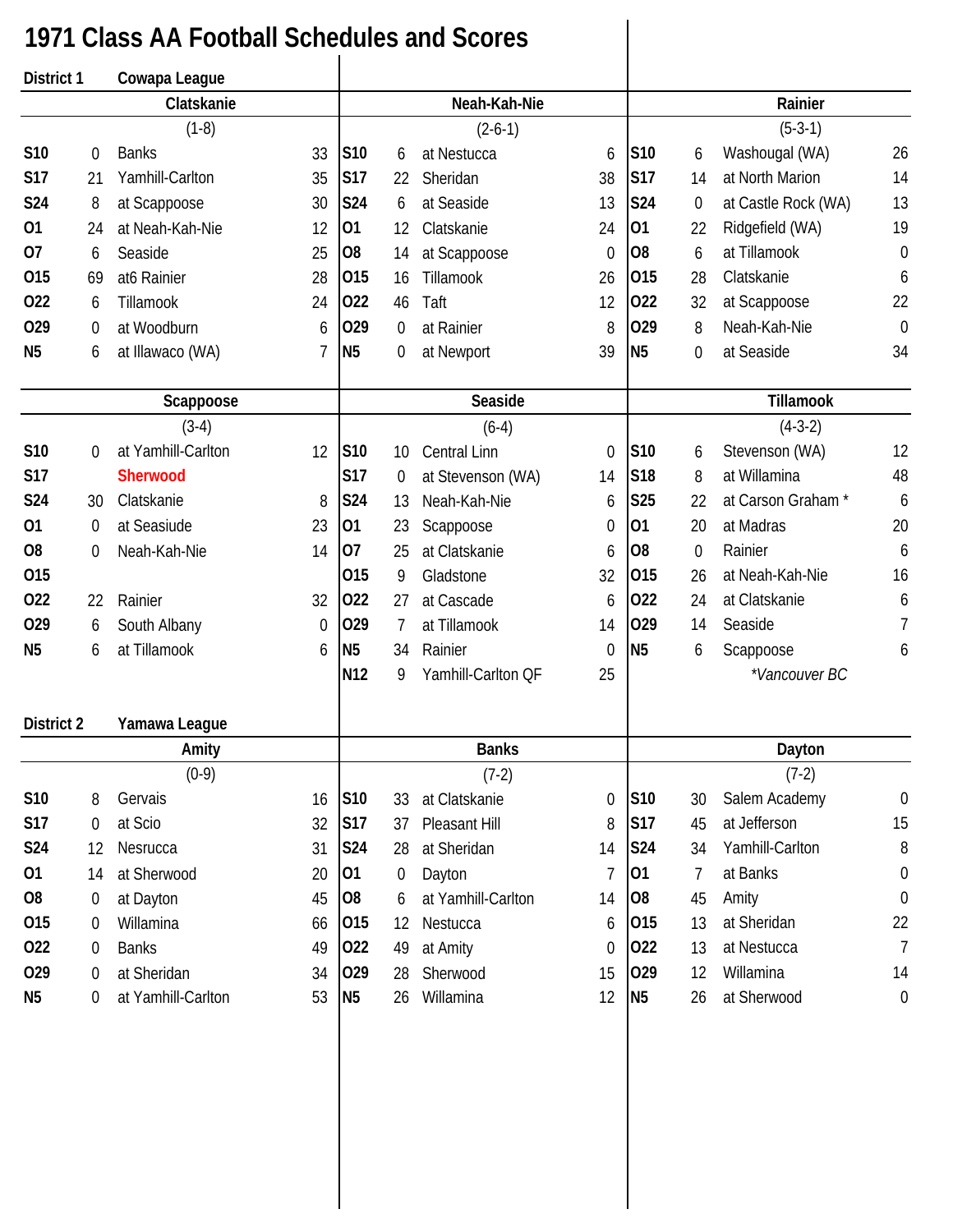|                |                  | Nestucca            |                |                 |    |                    |             |                 |                | Sheridan               |                  |
|----------------|------------------|---------------------|----------------|-----------------|----|--------------------|-------------|-----------------|----------------|------------------------|------------------|
|                |                  | $(4-4-1)$           |                |                 |    |                    |             |                 |                | $(6-3)$                |                  |
| S10            | 6                | Neah-Kah-Nie        | 6              |                 |    |                    |             | S10             | 24             | Toledo                 | 6                |
| <b>S17</b>     | 28               | at Taft             | $\mathbf 0$    |                 |    |                    |             | <b>S17</b>      | 38             | at Neah-Kah-Nie        | 22               |
| S24            | 31               | at Amity            | 12             |                 |    |                    |             | <b>S24</b>      | 14             | <b>Banks</b>           | 28               |
| 01             | 6                | Willamina           |                |                 |    |                    |             | 01              | $\overline{0}$ | at Yamhill-Carlton     | 14               |
| O <sub>8</sub> | 24               | Sherwood            | 10             |                 |    |                    |             | O <sub>8</sub>  | 16             | at Willamina           | 19               |
| 015            | 6                | at Banks            | 13             |                 |    |                    |             | 015             | 22             | Dayton                 | 13               |
| 022            | 7                | Dayton              | 13             |                 |    |                    |             | 022             | 22             | at Sherwood            | 22               |
| 029            | 24               | at Yamhill-Carlton  |                |                 |    |                    |             | 029             | 34             | Amity                  | $\mathbf 0$      |
| N <sub>5</sub> | 6                | Sheridan            | 8              |                 |    |                    |             | <b>N5</b>       | 26             | at Nestucca            | 6                |
|                |                  |                     | 26             |                 |    |                    |             |                 |                |                        |                  |
|                |                  |                     |                |                 |    |                    |             |                 |                |                        |                  |
|                |                  | Sherwood            |                |                 |    | Willamina          |             |                 |                | Yamhill-Carlton        |                  |
|                |                  | $(1-7)$             |                |                 |    | $(7-2)$            |             |                 |                | $(6-3)$                |                  |
| S10            | 6                | Woodburn            | $\overline{7}$ | S10             | 37 | at Taft            | 0           | S10             | 12             | Scappoose              | $\boldsymbol{0}$ |
| <b>S17</b>     |                  | at Scappoose        |                | S18             | 48 | Tillamook          | 8           | <b>S17</b>      | 35             | at Clatskanie          | 21               |
| <b>S24</b>     | 6                | at Willamina        | 44             | S24             | 44 | Sherwood           | 6           | <b>S24</b>      | 8              | at Dayton              | 34               |
| 01             | 20               | Amity               | 14             | 01              | 10 | at Nestucca        | 6           | 01              | 14             | Sheridan               | $\boldsymbol{0}$ |
| O <sub>8</sub> | 13               | at Nestucca         | 24             | O <sub>8</sub>  | 19 | Sheridan           | 16          | O <sub>8</sub>  | 14             | <b>Banks</b>           | 6                |
| 015            | 0                | Yamhill-Carlton     | 15             | 015             | 66 | at Amity           | $\mathbf 0$ | 015             | 15             | at Sherwood            | $\boldsymbol{0}$ |
| 022            | 22               | Sheridan            | 22             | 022             | 6  | Yamhill-Carlton    | 8           | 022             | 8              | at Willamina           | 6                |
| 029            | 15               | at Banks            | 28             | 029             | 14 | at Dayton          | 12          | 029             | 8              | Nestucca               | 24               |
| N <sub>5</sub> | $\boldsymbol{0}$ | Dayton              | 26             | N <sub>5</sub>  | 12 | <b>Banks</b>       | 26          | N <sub>5</sub>  | 23             | Amity                  | $\mathbf 0$      |
|                |                  |                     |                |                 |    |                    |             | N12             | 25             | Seaside QF             | 9                |
|                |                  |                     |                |                 |    |                    |             | N20             | 25             | Siuslaw SF             | 7                |
|                |                  |                     |                |                 |    |                    |             | <b>N26</b>      | 8              | Gladstone F            | 16               |
| District 3     |                  | <b>Coast League</b> |                |                 |    |                    |             |                 |                |                        |                  |
|                |                  | Newport             |                |                 |    | Reedsport          |             |                 |                | <b>Siuslaw</b>         |                  |
|                |                  | $(7-2)$             |                |                 |    | $(3-5-1)$          |             |                 |                | $(7-2)$                |                  |
| S10            | 20               | at Philomath        | 0              | S <sub>10</sub> | 14 | Bandon             | 30          | S10             | 8              | at Myrtle Point        | 14               |
| <b>S17</b>     | 14               | at Junction City    | 6              | <b>S17</b>      | 14 | Myrtle Point       | 14          | <b>S17</b>      | 42             | at Pacific             | 22               |
| S24            | 31               | at Myrtle Point     | $\theta$       | <b>S24</b>      | 6  | at Coquille        | 13          | S24             | 38             | Gold Beach             | 12               |
| 01             | 7                | Coquille            | 22             | 01              | 26 | Gold Beach         | 23          | 01              | 20             | at Bandon              | 14               |
| 07             | 27               | Reedsport           | 8              | 07              | 8  | at Newport         | 27          | 07              | 42             | Taft                   | 14               |
| 015            | 14               | Siuslaw             | 20             | 015             | 22 | at Crescent Valley | 26          | 015             | 20             | at Newport             | 14               |
| 022            | 21               | at Toledo           | 6              | 022             | 7  | at Siuslaw         | 14          | 022             | 14             | Reedsport              | $\overline{1}$   |
| 029            | 27               | Taft                | $\mathbf 0$    | 029             | 35 | Toledo             | $\mathbf 0$ | 029             | 28             | <b>Crescent Valley</b> | 21               |
| N <sub>5</sub> | 39               | Neah-Kah-Nie        | $\mathbf 0$    | <b>N5</b>       | 41 | at Taft            | 6           | N <sub>5</sub>  | 21             | at Toledo              | 12               |
|                |                  |                     |                |                 |    |                    |             | N <sub>12</sub> | 14             | Myrtle Point QF        | $\overline{1}$   |
|                |                  |                     |                |                 |    |                    |             | N20             | 7              | Yamhill-Carlton SF     | 25               |
|                |                  |                     |                |                 |    |                    |             |                 |                |                        |                  |
|                |                  |                     |                |                 |    |                    |             |                 |                |                        |                  |
|                |                  |                     |                |                 |    |                    |             |                 |                |                        |                  |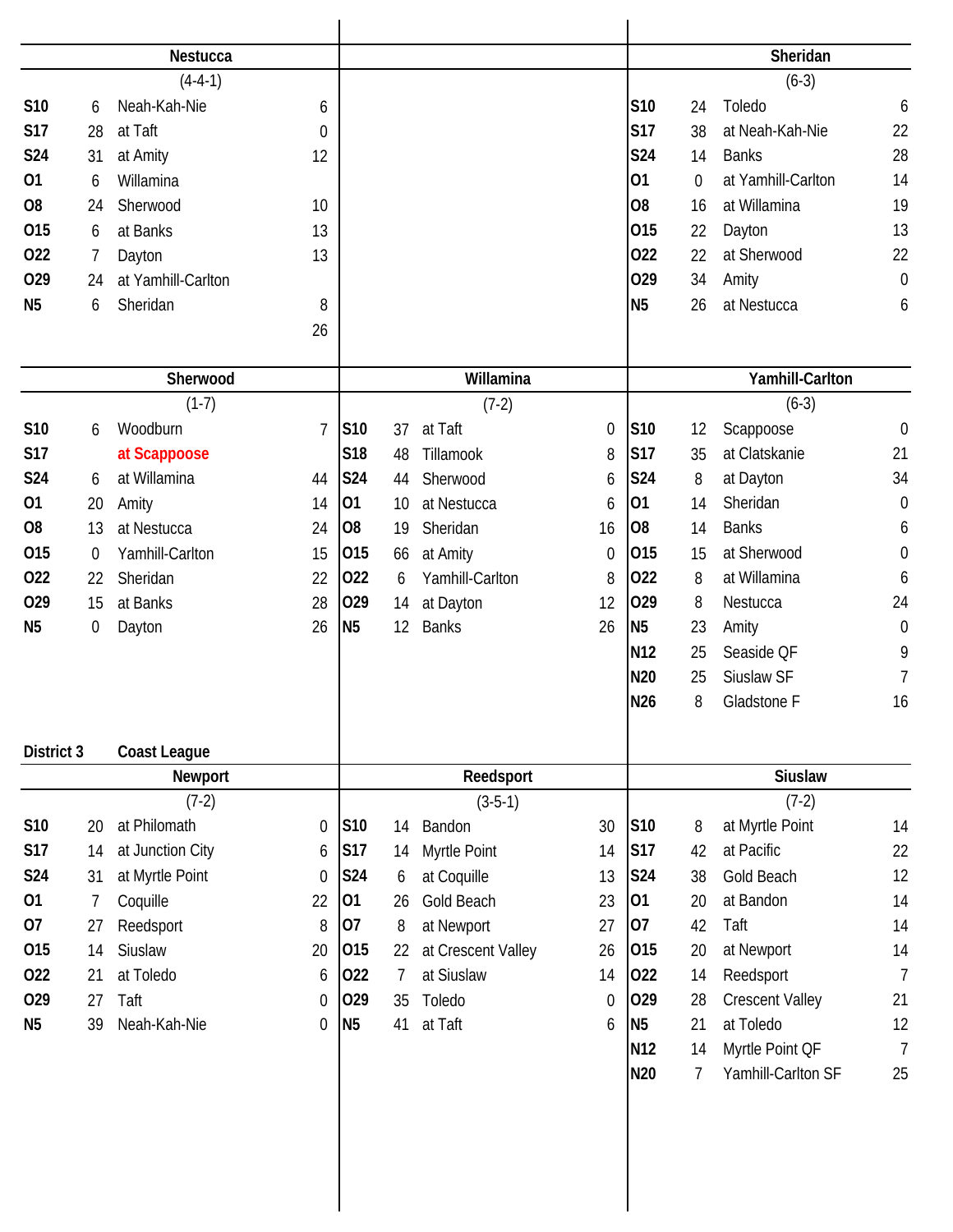| Taft            |    |                     |             |                         |                  |                     |                  |                |                  | <b>Toledo</b>          |                  |  |  |
|-----------------|----|---------------------|-------------|-------------------------|------------------|---------------------|------------------|----------------|------------------|------------------------|------------------|--|--|
|                 |    | $(0-9)$             |             |                         |                  |                     |                  |                |                  | $(1-8)$                |                  |  |  |
| S10             | 0  | Willamina           | 37          |                         |                  |                     |                  | S10            | 6                | at Sheridan            | 24               |  |  |
| <b>S17</b>      | 0  | Nestucca            | 28          |                         |                  |                     |                  | <b>S17</b>     | 0                | Elmira                 | 33               |  |  |
| S24             | 0  | Stayton             | 24          |                         |                  |                     |                  | S24            | 8                | Bandon                 | 48               |  |  |
| 01              | 0  | Gervais             | 26          |                         |                  |                     |                  | 01             | 6                | Myrtle Point           | 42               |  |  |
| 07              | 14 | at Siuslaw          | 47          |                         |                  |                     |                  | O <sub>8</sub> | 14               | <b>Crescent Valley</b> | 21               |  |  |
| 015             | 6  | Toledo              | 26          |                         |                  |                     |                  | 015            | 26               | at Taft                | 6                |  |  |
| 022             | 12 | at Neah-Kah-Nie     | 46          |                         |                  |                     |                  | 022            | 6                | Newport                | 21               |  |  |
| 029             | 0  | at Newport          | 27          |                         |                  |                     |                  | 029            | 0                | at Reedsport           | 35               |  |  |
| N <sub>5</sub>  | 6  | Reedsport           | 41          |                         |                  |                     |                  | N <sub>5</sub> | 12               | Siuslaw                | 21               |  |  |
| <b>Bandon</b>   |    |                     |             | <b>Brookings-Harbor</b> |                  |                     |                  |                | Coquille         |                        |                  |  |  |
|                 |    | $(7-2)$             |             |                         |                  | $(4-5)$             |                  |                |                  | $(7-2)$                |                  |  |  |
| S <sub>10</sub> | 30 | at Reedsport        | 14          | S10                     | 14               | at Phoenix          | 34               | <b>S11</b>     | 47               | at Ferndale (CA)       | 7                |  |  |
| <b>S17</b>      | 40 | Marist              | 0           | <b>S17</b>              | 30               | St. Bernard's (CA)  | 28               | <b>S17</b>     | 29               | at South Umpqua        | $\boldsymbol{0}$ |  |  |
| S24             | 48 | at Toledo           | $\mathbf 0$ | <b>S24</b>              | 14               | St. Mary's          | 7                | <b>S24</b>     | 13               | Reedsport              | 6                |  |  |
| 01              | 14 | Siuslaw             | 20          | 01                      | 32               | at Glendale         | 8                | 01             | 22               | at Newport             | 7                |  |  |
| 07              | 22 | Gold Beach          | 18          | 07                      | 6                | Myrtle Pointat      | $\overline{1}$   | 07             | 70               | Pacific                | $\boldsymbol{0}$ |  |  |
| 015             | 14 | Myrtle Point        | 21          | 015                     | 0                | Coquille            | 16               | 015            | 16               | at Brookings-Harbor    | $\mathbf 0$      |  |  |
| 022             | 8  | Brookings-Harbor    | 6           | 022                     | 6                | at Bandon           | 8                | 022            | 22               | Gold Beach             | 14               |  |  |
| 029             | 24 | at Coquille         | 15          | 029                     | 40               | at Pacific          | $\mathbf 0$      | 029            | 15               | Bandon                 | 24               |  |  |
| N <sub>5</sub>  | 38 | Pacific             | 20          | N <sub>5</sub>          | 21               | Gold Beach          | 22               | N <sub>5</sub> | 13               | at Myrtle Point        | 24               |  |  |
|                 |    |                     |             |                         |                  |                     |                  |                |                  |                        |                  |  |  |
|                 |    | <b>Gold Beach</b>   |             |                         |                  | <b>Myrtle Point</b> |                  |                |                  | Pacific                |                  |  |  |
|                 |    | $(3-6)$             |             |                         |                  | $(7-2-1)$           |                  |                |                  | $(0-7-1)$              |                  |  |  |
| S10             | 18 | Eagle Point         | 14          | S10                     |                  | 14 Siuslaw          | 8                | S10            | 22               | Marshfield JV's        | 22               |  |  |
| <b>S17</b>      | 14 | Douglas             | 27          | S17                     | 14               | at Reedsport        | 14               | S17            | 22               | Siuslaw                | 42               |  |  |
| S24             | 12 | at Siuslaw          | 38          | <b>S24</b>              | $\boldsymbol{0}$ | Newport             | 31               | <b>S24</b>     |                  | at Illionis Valley     |                  |  |  |
| 01              | 25 | at Reedsport        | 26          | 01                      | 42               | at Toledo           | 6                | 01             | 16               | at St. Mary's          | 33               |  |  |
| 07              | 18 | at Bandon           | 22          | 07                      | 7                | <b>Brookings</b>    | 6                | 0&             | 0                | at Coquille            | 70               |  |  |
| 015             | 6  | at Pacific          | 26          | 015                     | 21               | at Bandon           | 14               | 015            | 26               | Gold Beach             | $\boldsymbol{6}$ |  |  |
| 022             | 14 | at Coquille         | 27          | 022                     | 26               | Pacific             | $\boldsymbol{0}$ | 022            | $\boldsymbol{0}$ | at Myrtle Point        | 26               |  |  |
| 029             | 0  | Myrtle Point        | 28          | 029                     | 28               | at Gold Beach       | $\boldsymbol{0}$ | 029            | $\overline{0}$   | <b>Brookings</b>       | 40               |  |  |
| N <sub>5</sub>  | 22 | at Brookings-Harbor | 21          | N <sub>5</sub>          | 24               | Coquille            | 13               | <b>N5</b>      | 20               | at Bandon              | 38               |  |  |
|                 |    |                     |             | N <sub>12</sub>         | 7                | Siuslaw QF          | 14               |                |                  |                        |                  |  |  |
|                 |    |                     |             |                         |                  |                     |                  |                |                  |                        |                  |  |  |
|                 |    |                     |             |                         |                  |                     |                  |                |                  |                        |                  |  |  |
|                 |    |                     |             |                         |                  |                     |                  |                |                  |                        |                  |  |  |
|                 |    |                     |             |                         |                  |                     |                  |                |                  |                        |                  |  |  |
|                 |    |                     |             |                         |                  |                     |                  |                |                  |                        |                  |  |  |
|                 |    |                     |             |                         |                  |                     |                  |                |                  |                        |                  |  |  |
|                 |    |                     |             |                         |                  |                     |                  |                |                  |                        |                  |  |  |
|                 |    |                     |             |                         |                  |                     |                  |                |                  |                        |                  |  |  |
|                 |    |                     |             |                         |                  |                     |                  |                |                  |                        |                  |  |  |
|                 |    |                     |             |                         |                  |                     |                  |                |                  |                        |                  |  |  |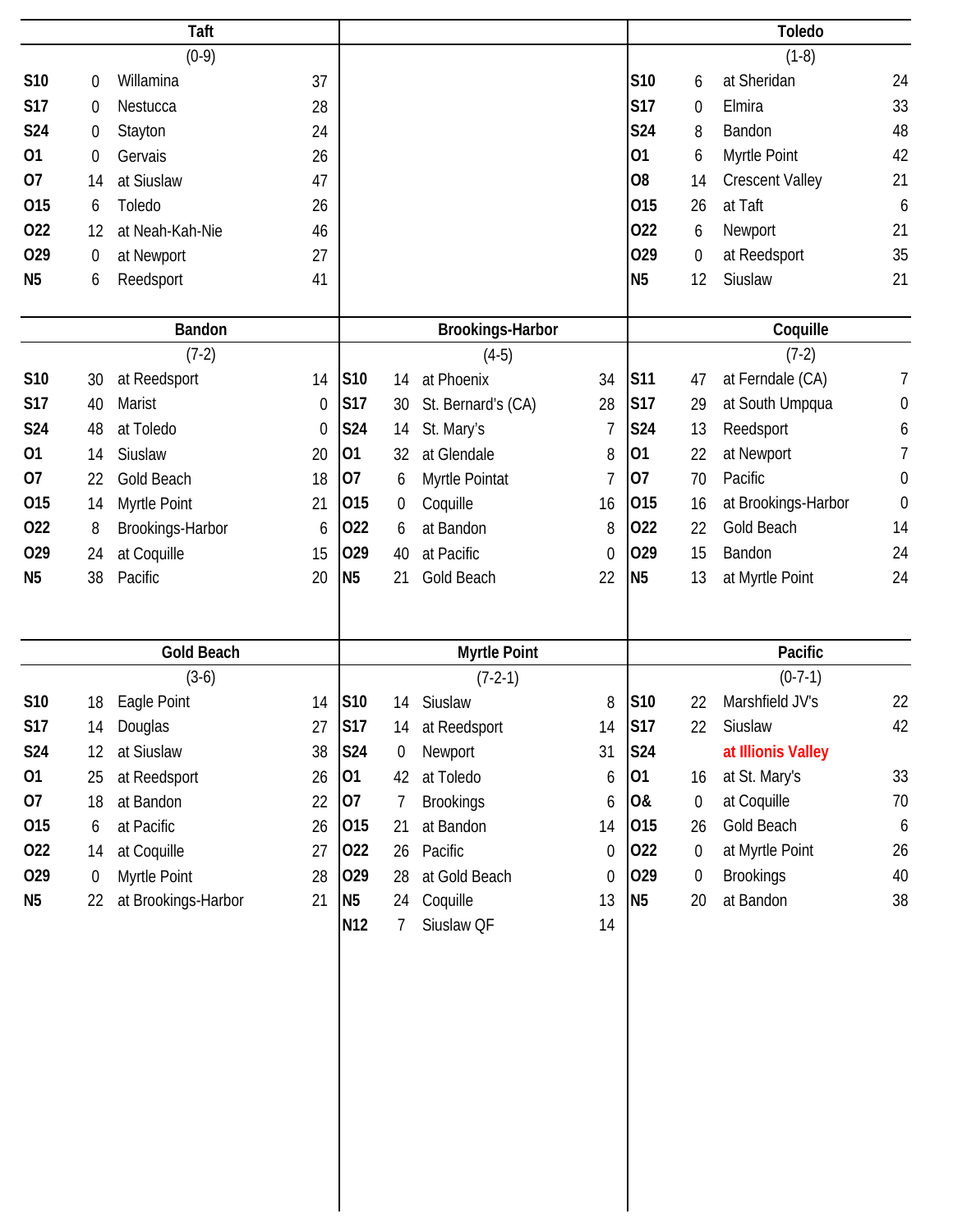| District 5      |                  | <b>Emerald League</b> |                  |                 |                  |                        |          |                |                |                      |                  |  |
|-----------------|------------------|-----------------------|------------------|-----------------|------------------|------------------------|----------|----------------|----------------|----------------------|------------------|--|
|                 |                  | <b>Central Linn</b>   |                  |                 |                  | Creswell               |          |                |                | Elmira               |                  |  |
|                 |                  | $(4-4-1)$             |                  |                 |                  |                        |          |                |                | $(7-1)$              |                  |  |
| S10             | 6                | at Seaside            | 10               | <b>S10</b>      |                  | <b>Riddle</b>          |          | S10            |                | <b>Sutherlin</b>     |                  |  |
| <b>S17</b>      | 6                | at Gladstone          | 49               | S17             | 18               | <b>Crescent Valley</b> | 27       | <b>S17</b>     | 33             | at Toledo            | $\boldsymbol{0}$ |  |
| S24             |                  | <b>Creswell</b>       |                  | S24             |                  | <b>Central Linn</b>    |          | S24            | 6              | at Junction City     | 12               |  |
| <b>S30</b>      | 26               | Oakridge              | 12               | S30             | 6                | at Elmikra             | 19       | S30            | 19             | Creswell             | 6                |  |
| 07              | 20               | at Philomath          | 12               | 07              | 20               | Oakridge               | 14       | 07             | 13             | Pleasant Hill        | 12               |  |
| 015             | 14               | Junction City         | 40               | 015             | 6                | at Pleasant Hill       | 35       | 015            | 41             | at Marist            | 22               |  |
| 022             | 8                | at Elmira             | 8                | 022             | 12               | Philomath              | 7        | 022            | 8              | Central Linn         | 8                |  |
| 029             | 28               | Pleasant Hill         | 14               | 029             | $\overline{0}$   | at Marist              | 20       | 029            | 50             | at Oakridge          | 6                |  |
| N <sub>5</sub>  | 20               | at Marist             | 21               | N <sub>5</sub>  | 0                | Junction City          | 21       | <b>N5</b>      | 30             | Philomath            | 13               |  |
|                 |                  |                       |                  |                 |                  |                        |          |                |                |                      |                  |  |
|                 |                  | <b>Junction City</b>  |                  |                 | <b>Marist</b>    |                        |          | Oakridge       |                |                      |                  |  |
|                 |                  | $(9-2)$               |                  |                 |                  | $(3-5)$                |          |                |                | $(1-6)$              |                  |  |
| S10             | 28               | Madras                | 0                | S <sub>10</sub> | 0                | at Gladstone           | 53       | S10            |                | <b>Riddle</b>        |                  |  |
| <b>S17</b>      | 6                | Newport               | 14               | S17             | $\overline{0}$   | at Bandon              | 40       | <b>S17</b>     | $\overline{0}$ | at Sutherlin         | 22               |  |
| S24             | 12               | Elmira                | 6                | S24             |                  | at Oakridge            |          | S24            |                | <b>Marist</b>        |                  |  |
| S30             | 22               | at Pleasant Hill      | 14               | S30             | 14               | Philomath              | $\theta$ | S30            | 12             | <b>Central Linn</b>  | 26               |  |
| 07              | 27               | <b>Marist</b>         | $\mathbf 0$      | 07              | $\boldsymbol{0}$ | at Junction City       | 27       | 07             | 14             | at Creswell          | 20               |  |
| 015             | 40               | at Central Linn       | 14               | 015             | 22               | Elmira                 | 41       | 015            | 24             | Philomath            | 19               |  |
| 022             | 42               | Oakridge              | $\boldsymbol{0}$ | 022             | 12               | at Pleasant Hill       | 20       | 022            | 0              | at Junction City     | 42               |  |
| 029             | 47               | at Philomath          | 6                | 029             | 20               | Creswell               | $\theta$ | 029            | 6              | Elmira               | 50               |  |
| N <sub>5</sub>  | 21               | at Creswell           | 0                | N <sub>5</sub>  | 21               | Central Linn           | 20       | N <sub>5</sub> | 0              | at Pleasant Hill     | 35               |  |
| N <sub>12</sub> | 10               | Phoenix QF            | 8                |                 |                  |                        |          |                |                |                      |                  |  |
| N <sub>19</sub> | 8                | Gladstone SF          | 22               |                 |                  |                        |          |                |                |                      |                  |  |
|                 |                  |                       |                  |                 |                  |                        |          |                |                |                      |                  |  |
|                 |                  | Philomath             |                  |                 |                  |                        |          |                |                | <b>Pleasant Hill</b> |                  |  |
|                 |                  | $(0-9)$               |                  |                 |                  |                        |          |                |                | $(4-5)$              |                  |  |
| S10             | 0                | Newport               | 20               |                 |                  |                        |          | S10            | 6              | at Cascade           | $8\,$            |  |
| <b>S17</b>      | 6                | at Woodburn           | 21               |                 |                  |                        |          | S17            | 8              | at Banks             | 37               |  |
| S24             | 6                | Pleasant Hill         | 33               |                 |                  |                        |          | S24            | 33             | at Philomath         | 6                |  |
| S30             | $\boldsymbol{0}$ | at Marist             | 14               |                 |                  |                        |          | S30            | 14             | Junction City        | 22               |  |
| 07              | 12               | Central Linn          | 20               |                 |                  |                        |          | 07             | 12             | at Elmira            | 13               |  |
| 015             | 19               | at Oakridge           | 24               |                 |                  |                        |          | 015            | 35             | Creswell             | $\boldsymbol{6}$ |  |
| 022             | 7                | at Creswell           | 12               |                 |                  |                        |          | 022            | 20             | Marist               | 12               |  |
| 029             | 6                | Junction City         | 47               |                 |                  |                        |          | 029            | 14             | at Central Linn      | 28               |  |
| N <sub>5</sub>  | 13               | at Elmira             | 30               |                 |                  |                        |          | <b>N5</b>      | 35             | Oakridge             | $\boldsymbol{0}$ |  |
| District 6      |                  | Umpaua-Rogue League   |                  |                 |                  |                        |          |                |                |                      |                  |  |
|                 |                  |                       |                  |                 |                  |                        |          |                |                |                      |                  |  |
|                 |                  |                       |                  |                 |                  |                        |          |                |                |                      |                  |  |
|                 |                  |                       |                  |                 |                  |                        |          |                |                |                      |                  |  |
|                 |                  |                       |                  |                 |                  |                        |          |                |                |                      |                  |  |
|                 |                  |                       |                  |                 |                  |                        |          |                |                |                      |                  |  |
|                 |                  |                       |                  |                 |                  |                        |          |                |                |                      |                  |  |
|                 |                  |                       |                  |                 |                  |                        |          |                |                |                      |                  |  |
|                 |                  |                       |                  |                 |                  |                        |          |                |                |                      |                  |  |

 $\overline{\phantom{a}}$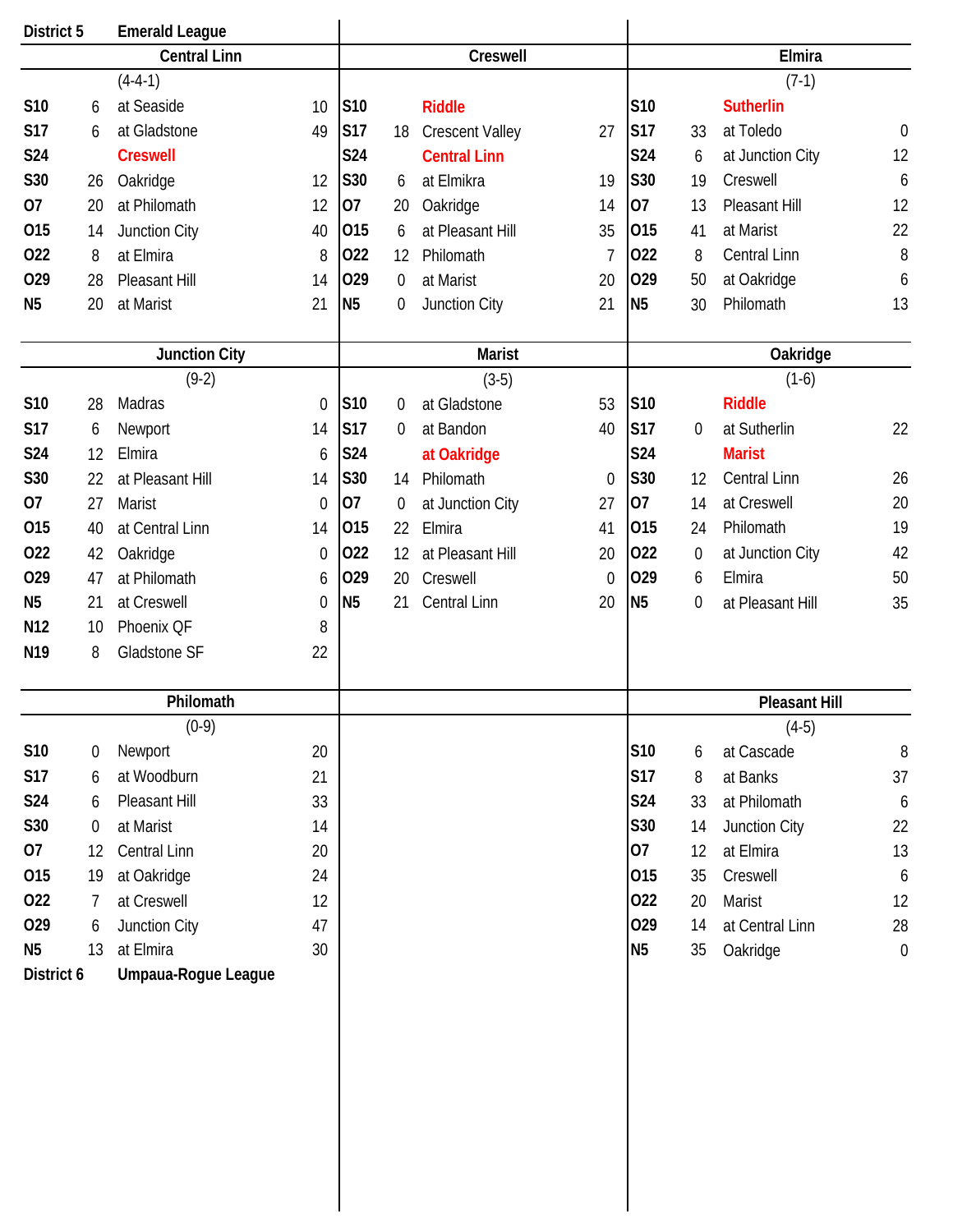|                | Douglas |                        |                  | Eagle Point    |    |                |                  | Glide          |    |                   |                  |  |
|----------------|---------|------------------------|------------------|----------------|----|----------------|------------------|----------------|----|-------------------|------------------|--|
|                |         | $(4-4)$                |                  |                |    | $(4-5)$        |                  |                |    | $(1-5)$           |                  |  |
| S10            | 20      | <b>Illionis Valley</b> | 14               | S10            | 14 | at Gold Beach  | 18               | S10            |    | <b>Creswell</b>   |                  |  |
| <b>S17</b>     | 27      | at Gold Beach          | 14               | <b>S17</b>     | 6  | Crater         | 34               | <b>S17</b>     | 18 | Riddle            | 16               |  |
| S24            |         | <b>Sutherlin</b>       |                  | <b>S24</b>     | 12 | South Umpqua   | 18               | S24            |    | <b>Lakeview</b>   |                  |  |
| 01             | 15      | at Phoenix             | 43               | 01             | 34 | at Sutherlin   | 26               | 01             |    | at Henley         |                  |  |
| O <sub>8</sub> | 44      | Glide                  | 6                | <b>O8</b>      | 6  | Lakeview       | $\theta$         | O <sub>8</sub> | 6  | at Douglas        | 44               |  |
| 015            | 32      | at Henley              | 30               | 015            | 14 | at Phoenix     | 20               | 015            | 6  | at South Umpqua   | 46               |  |
| 022            | 14      | South Umpqua           | 28               | 022            | 46 | at Glide       | 7                | 022            | 7  | Eagle Point       | 46               |  |
| 029            | 21      | at Eagle Point         | 52               | 029            | 52 | Douglas        | 21               | 029            | 20 | Sutherlin         | 28               |  |
| N <sub>5</sub> | 14      | Lakeview               | 20               | N <sub>5</sub> | 24 | at Henley      | 28               | N <sub>5</sub> | 8  | at Phoenix        | 48               |  |
|                |         |                        |                  |                |    |                |                  |                |    |                   |                  |  |
|                |         | Henley                 |                  |                |    |                |                  |                |    | Lakeview          |                  |  |
|                |         |                        |                  |                |    |                |                  |                |    |                   |                  |  |
| S10            |         | at Burns               |                  |                |    |                |                  | S10            |    | at Modoc (CA)     |                  |  |
| <b>S17</b>     |         | Modoc (CA)             |                  |                |    |                |                  | <b>S17</b>     |    | <b>Burns</b>      |                  |  |
| <b>S24</b>     | 6       | at Phoenix             | 28               |                |    |                |                  | S24            |    | at Glide          |                  |  |
| 01             |         | <b>Glide</b>           |                  |                |    |                |                  | 01             | 13 | South Umpqua      | 14               |  |
| O <sub>8</sub> | 27      | at Sutherlin           | 12               |                |    |                |                  | O <sub>8</sub> | 0  | at Eagle Point    | 6                |  |
| 015            | 36      | Douglas                | 32               |                |    |                |                  | 015            | 14 | Sutherlin         | $\mathbf 0$      |  |
| 022            |         | <b>Lakeview</b>        |                  |                |    |                |                  | 022            |    | at Henley         |                  |  |
| 029            | 0       | at South Umpqua        | 30               |                |    |                |                  | 029            | 13 | Phoenix           | 22               |  |
| N <sub>5</sub> | 28      | Eagle Point            | 24               |                |    |                |                  | N <sub>5</sub> | 20 | at Douglas        | 14               |  |
|                |         | Phoenix                |                  |                |    | South Umpqua   |                  |                |    | Sutherlin         |                  |  |
|                |         |                        |                  |                |    |                |                  |                |    |                   |                  |  |
|                |         |                        |                  |                |    |                |                  |                |    |                   |                  |  |
|                |         | $(9-1)$                |                  |                |    | $(6-3)$        |                  |                |    | $(2-5)$           |                  |  |
| S10            | 34      | <b>Brookings</b>       | 14               | S10            | 6  | at St. Mary's  | 21               | S10            |    | at Elmira         |                  |  |
| <b>S17</b>     | 33      | at Weed (CA)           | $\boldsymbol{0}$ | S17            | 0  | Coquille       | 29               | S17            | 22 | Oakridge          | $\boldsymbol{0}$ |  |
| S24            | 28      | Henley                 | 6                | <b>S24</b>     | 18 | at Eagle Point | 12               | <b>S24</b>     |    | at Douglas        |                  |  |
| 01             | 43      | Douglas                | 15               | 01             | 14 | at Lakeview    | 13               | 01             | 26 | Eagle Point       | 34               |  |
| O <sub>8</sub> | 13      | at South Umpqua        | 12               | 08             | 12 | Phoenix        | 13               | 08             | 12 | Henley            | 27               |  |
| 015            | 20      | Eagle Point            | 14               | 015            | 46 | Glide          | 6                | 015            | 0  | at Lakeview       | 14               |  |
| 022            | 27      | at Sutherlin           | 6                | 022            | 28 | at Douglas     | 14               | 023            | 6  | Phoenix*          | 27               |  |
| 029            | 22      | at Lakeview            | 13               | 029            | 30 | Henley         | $\boldsymbol{0}$ | 029            | 28 | at Glide          | $20\,$           |  |
| N <sub>5</sub> | 48      | Glide                  | 8                | N <sub>5</sub> | 14 | Sutherlin      | 8                | N <sub>5</sub> | 8  | at South Umpqua   | 14               |  |
| N12            | 8       | Junction City QF       | 10               |                |    |                |                  |                |    | *Friday cancelled |                  |  |
|                |         |                        |                  |                |    |                |                  |                |    | no lights played  |                  |  |
|                |         |                        |                  |                |    |                |                  |                |    | Saturday          |                  |  |
|                |         |                        |                  |                |    |                |                  |                |    |                   |                  |  |
|                |         |                        |                  |                |    |                |                  |                |    |                   |                  |  |
|                |         |                        |                  |                |    |                |                  |                |    |                   |                  |  |
|                |         |                        |                  |                |    |                |                  |                |    |                   |                  |  |
|                |         |                        |                  |                |    |                |                  |                |    |                   |                  |  |
|                |         |                        |                  |                |    |                |                  |                |    |                   |                  |  |
|                |         |                        |                  |                |    |                |                  |                |    |                   |                  |  |
|                |         |                        |                  |                |    |                |                  |                |    |                   |                  |  |
|                |         |                        |                  |                |    |                |                  |                |    |                   |                  |  |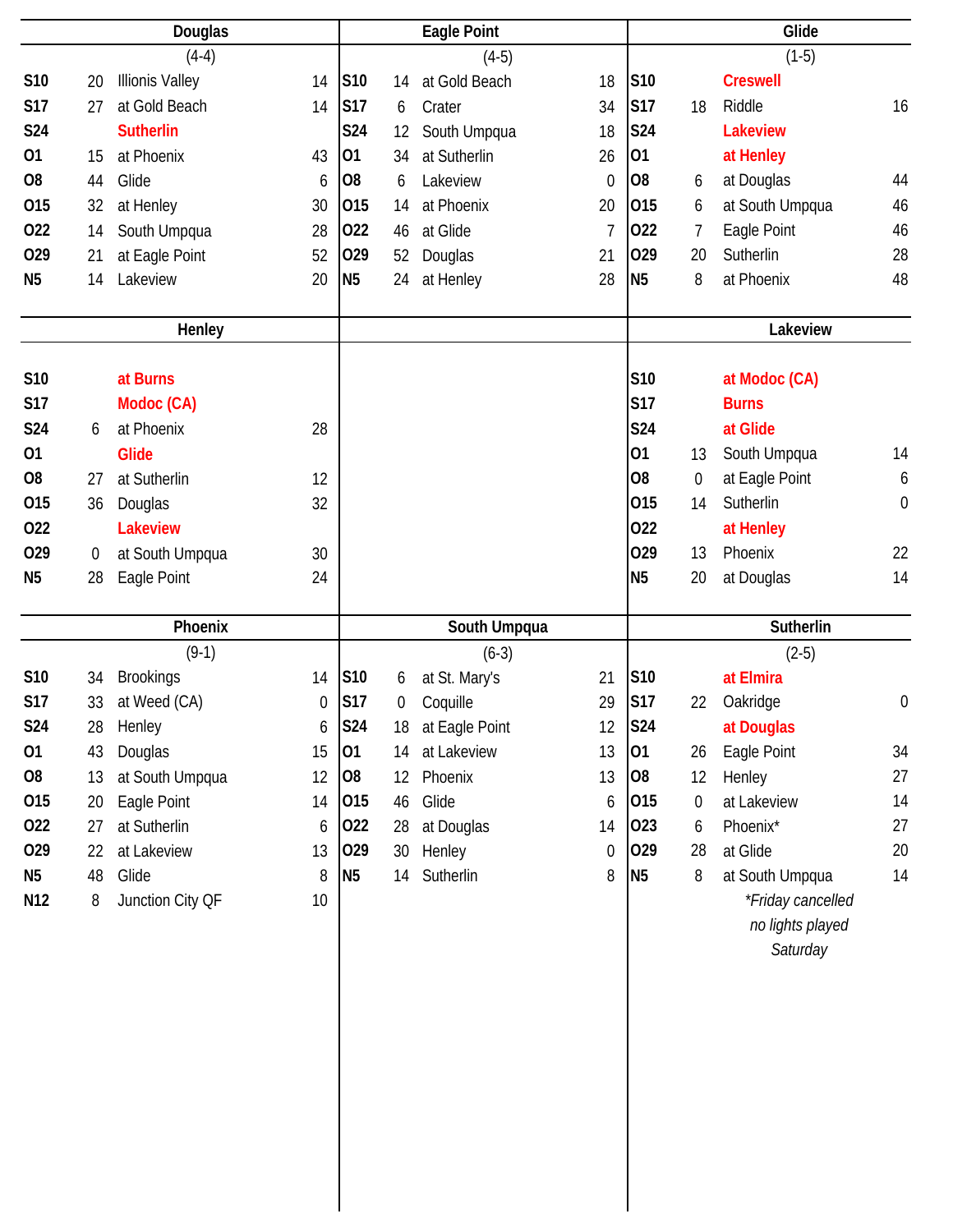| District 7 IMC  |             |                      |    |                |           |                       |                  |                |                  |                        |             |
|-----------------|-------------|----------------------|----|----------------|-----------|-----------------------|------------------|----------------|------------------|------------------------|-------------|
|                 |             | <b>Burns</b>         |    |                |           |                       |                  |                |                  | <b>Crook County</b>    |             |
|                 |             | $(3-3)$              |    |                |           |                       |                  |                |                  | $(0-9)$                |             |
| S10             |             | <b>Henley</b>        |    |                |           |                       |                  | S10            | 0                | Redmond                | 16          |
| <b>S17</b>      |             | at Lakeview          |    |                |           |                       |                  | <b>S17</b>     | 6                | Mac-Hi                 | 42          |
| <b>S24</b>      | 6           | at Bishop Kelly (ID) | 0  |                |           |                       |                  | <b>S24</b>     | $\boldsymbol{0}$ | at Nyssa               | 34          |
| 01              |             |                      |    |                |           |                       |                  | 01             | $\boldsymbol{0}$ | at Stevenson (WA)      | 6           |
| O <sub>8</sub>  | 13          | at Wahtonka          | 0  |                |           |                       |                  | O <sub>8</sub> | 12               | Vale                   | 37          |
| 015             | 28          | Crook County         | 8  |                |           |                       |                  | 015            | 8                | at Burns               | 28          |
| 022             | 14          | Vale                 | 15 |                |           |                       |                  | 022            | 6                | at Madras              | 26          |
| 029             | 8           | Madras               | 12 |                |           |                       |                  | 029            | 20               | <b>Grant Union</b>     | 44          |
| N <sub>5</sub>  | 13          | at Grant Union       | 18 |                |           |                       |                  | N <sub>5</sub> | 16               | Wahtonka               | 26          |
|                 |             |                      |    |                |           |                       |                  |                |                  |                        |             |
|                 |             | <b>Grant Union</b>   |    |                |           | <b>Madras</b>         |                  |                |                  | <b>Nyssa</b>           |             |
|                 |             | $(8-2)$              |    |                |           | $(3-4-1)$             |                  |                |                  | $(7-2)$                |             |
| S <sub>3</sub>  | 20          | Prairie City         | 8  | S10            | $\pmb{0}$ | at Junction City      | 28               | S <sub>3</sub> | 22               | Vale                   | 15          |
| S10             | 13          | Heppner              | 6  | S17            | 8         | Redmond               | $\theta$         | S10            | 28               | Emmett (ID)            | 8           |
| <b>S18</b>      | 40          | Stayton              | 24 | S24            |           | <b>Stevenson (WA)</b> |                  | <b>S17</b>     | 16               | at Vallivue (ID)       | 14          |
| <b>S24</b>      |             |                      |    | 01             | 23        | Tillamook             | 20               | <b>S24</b>     | 34               | Crook County           | $\mathbf 0$ |
| 01              | 12          | at Vale              | 27 | O <sub>8</sub> | 6         | <b>Grant Union</b>    | 26               | 01             |                  |                        |             |
| O <sub>8</sub>  | 26          | at Madras            | 6  | 015            | 8         | at Wahtonka           | $\boldsymbol{0}$ | O <sub>8</sub> | 14               | Bishop Kelly (ID)      | 6           |
| 015             | 24          | Nyssa                | 6  | 022            | 26        | Crook County          | 6                | 015            | 6                | at Grant Union         | 24          |
| 022             | 30          | Wahtonka             | 0  | 029            | 12        | at Burns              | 8                | 022            | 14               | at Weiser (ID)         | 29          |
| 029             | 44          | at Crook County      | 20 | <b>N5</b>      | 0         | at Vale               | 21               | 029            | 28               | Wahtonka               | 6           |
| <b>N5</b>       | 18          | <b>Burns</b>         | 13 |                |           |                       |                  | <b>N5</b>      | 32               | Payette (ID)           | 6           |
| N <sub>12</sub> | 8           | Gladstone QF         | 30 |                |           |                       |                  |                |                  |                        |             |
|                 |             | Vale                 |    |                |           |                       |                  |                |                  | Wahtonka               |             |
|                 |             | $(8-2)$              |    |                |           |                       |                  |                |                  | $(1-8)$                |             |
| S <sub>3</sub>  | 15          | Nyssa                | 22 |                |           |                       |                  | <b>S10</b>     | 21               | at Stayton             | 28          |
| S10             | $\mathbf 0$ | Bishop Kelly (ID)    | 6  |                |           |                       |                  | S18            | 6                | at Columbia River (WA) | 12          |
| <b>S17</b>      | 14          | at Payette (ID)      | 6  |                |           |                       |                  | <b>S24</b>     | 6                | at Ridgefield (WA)     | $20\,$      |
| <b>S24</b>      | 6           | at Wesier (ID)       | 0  |                |           |                       |                  | 01             | 7                | Washougal (WA)         | 60          |
| 01              | 27          | <b>Grant Union</b>   | 12 |                |           |                       |                  | O <sub>8</sub> | 0                | <b>Burns</b>           | 13          |
| O <sub>8</sub>  | 37          | at Crook County      | 12 |                |           |                       |                  | 015            | $\boldsymbol{0}$ | Madras                 | $8\,$       |
| 015             | 22          | at Emmett (ID)       | 6  |                |           |                       |                  | 022            | 0                | at Grant Union         | 30          |
| 022             | 15          | at Burns             | 14 |                |           |                       |                  | 029            | 6                | at Nyssa               | 28          |
| 029             | 24          | Vallivue (ID)        | 8  |                |           |                       |                  | <b>N5</b>      | 26               | at Crook County        | 16          |
| N <sub>5</sub>  | 21          | Madras               | 0  |                |           |                       |                  |                |                  |                        |             |
|                 |             |                      |    |                |           |                       |                  |                |                  |                        |             |
|                 |             |                      |    |                |           |                       |                  |                |                  |                        |             |
|                 |             |                      |    |                |           |                       |                  |                |                  |                        |             |
|                 |             |                      |    |                |           |                       |                  |                |                  |                        |             |
|                 |             |                      |    |                |           |                       |                  |                |                  |                        |             |
|                 |             |                      |    |                |           |                       |                  |                |                  |                        |             |
|                 |             |                      |    |                |           |                       |                  |                |                  |                        |             |